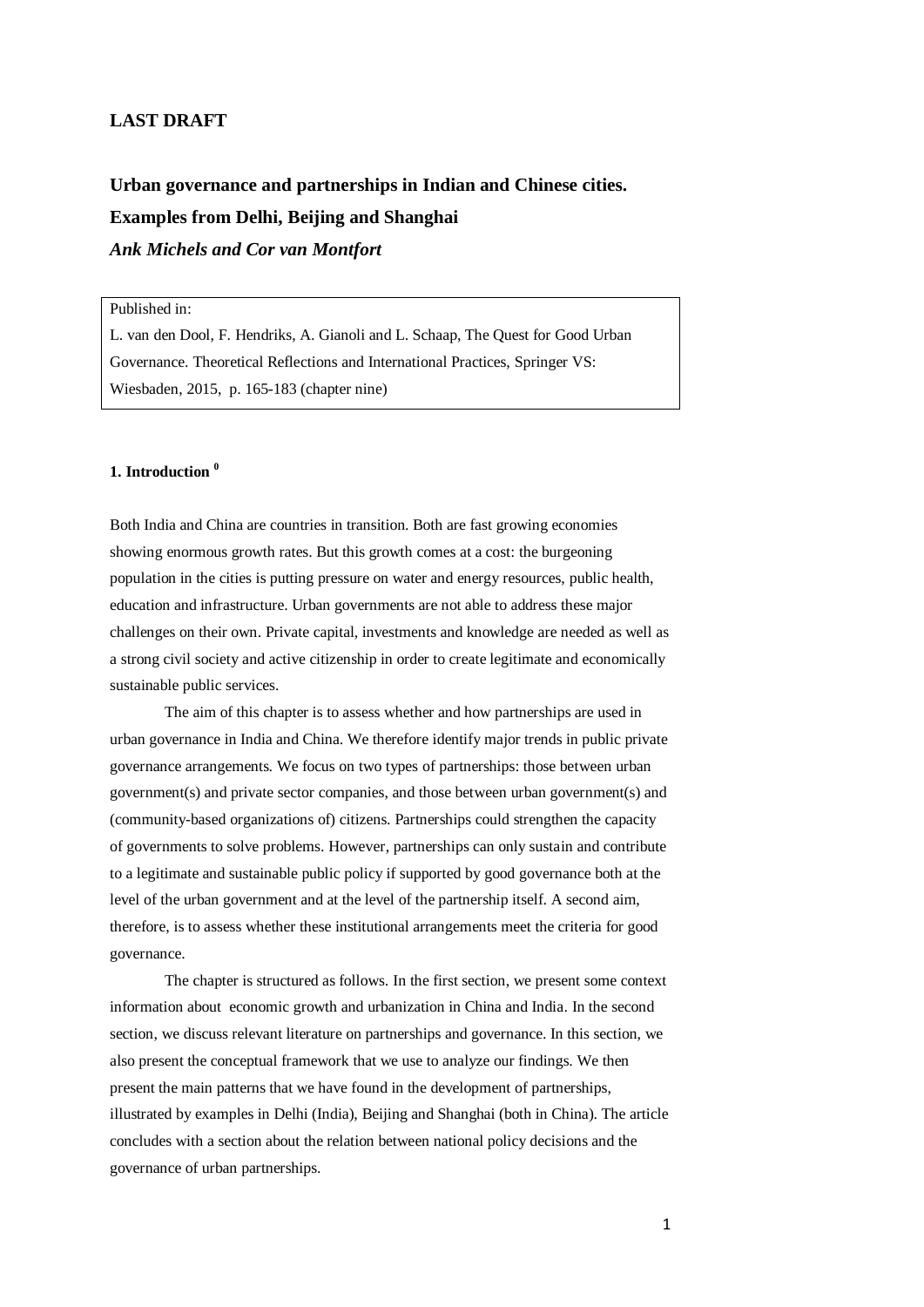### **2. Context: economic growth and urbanization**

Both India and China are fast growing economies, still showing high growth rates, as is shown in table 1.

|       | 2007 | 2008 | 2009   | 2010 | 2011 |
|-------|------|------|--------|------|------|
| India | 9.8  | 3.9  | 8.2    | 9.6  | 6.9  |
| China | 14.2 | 9.6  | 9.2    | 10.4 | 9.3  |
| World | 3,9  | 1,3  | $-2,2$ | 4,3  | 2,7  |

*Table 1: Economic growth in China and India*

Source: [http://data.worldbank.org/indicator/NY.GDP.MKTP.KD.ZG/countries/1W-IN-](http://data.worldbank.org/indicator/NY.GDP.MKTP.KD.ZG/countries/1W-IN-CN?display=default)[CN?display=default](http://data.worldbank.org/indicator/NY.GDP.MKTP.KD.ZG/countries/1W-IN-CN?display=default)

But despite this growth in both countries, there are considerable differences with respect to the impact of economic growth on people's lives; more specifically, China performs much better than India. For example, government expenditure on health care is nearly five times that of India's. Also, China's adult literacy rate is 94 percent, compared with India's 74 per cent. The mean years of schooling are 4.4 years in India, compared to 7.5 years in China (Sen 2011).

In both countries an increasing percentage of the population lives in the cities (see table 2). In China more people now are living in cities and towns than in the country side (The Telegraph, 2011). Compared with China, in India the urban population rate is relatively low but in absolute numbers we are talking about 388,524,909 people (2011) living in urban areas (China: 678,796,403 people).

*Table 2: Urban population (% of total) in China and India*

|       | 2007 | 2008 | 2009 | 2010 | 2011 |
|-------|------|------|------|------|------|
| India | 29.9 | 30.3 | 30.6 | 30.9 | 31.3 |
| China | 45.2 | 46.5 | 47.9 | 49.2 | 50.5 |
| World | 50.1 | 50.5 | 51   | 51.5 | 52   |

Source: [http://data.worldbank.org/indicator/SP.URB.TOTL.IN.ZS/countries/1W-CN-](http://data.worldbank.org/indicator/SP.URB.TOTL.IN.ZS/countries/1W-CN-IN?display=default)[IN?display=default](http://data.worldbank.org/indicator/SP.URB.TOTL.IN.ZS/countries/1W-CN-IN?display=default)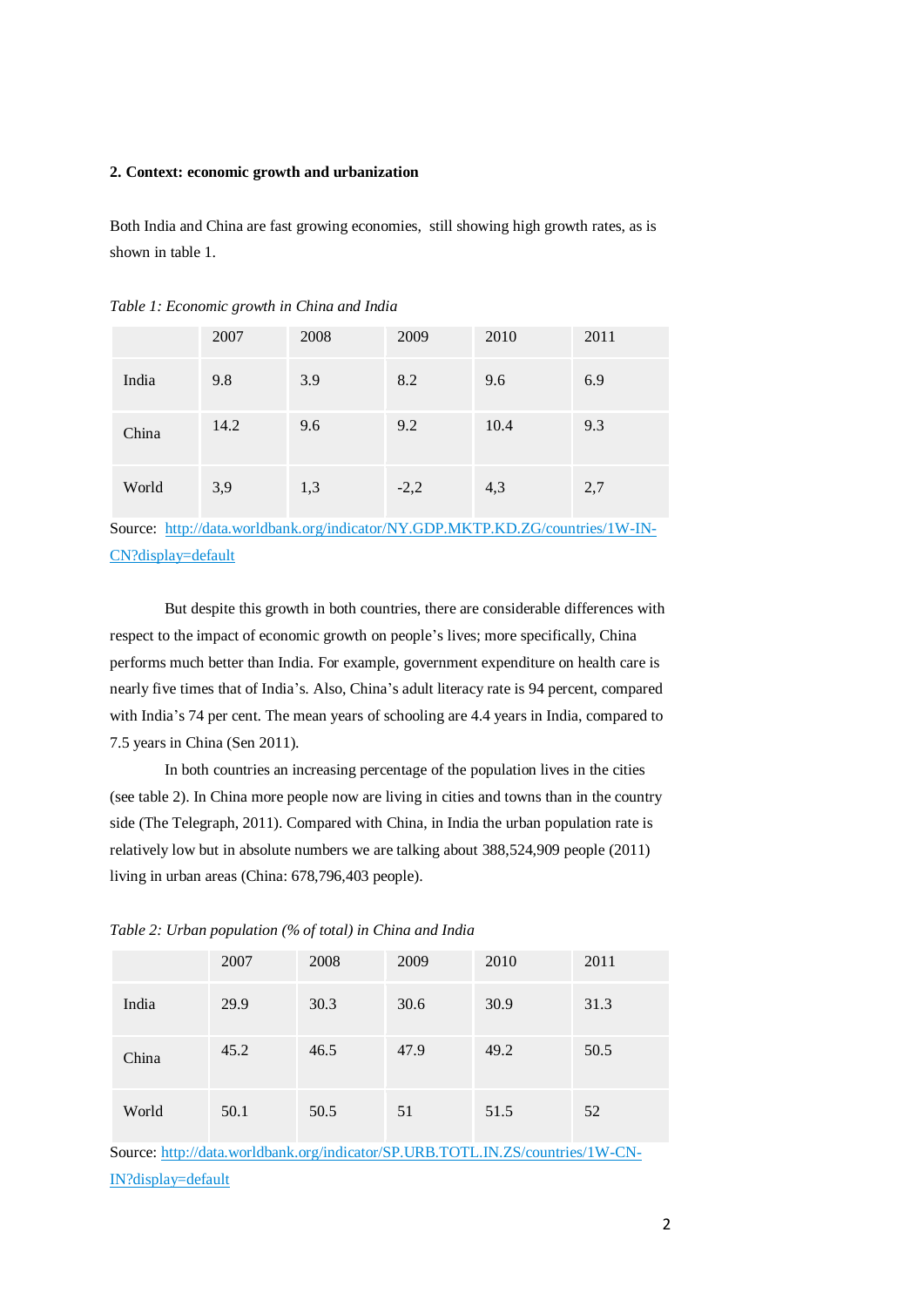The figures of India show a slow, but steady urbanization. If the economic growth and modernization process will continue, the expectation is that the degree of urbanization will also increase. Goldman Sachs estimated in 2007 that in India "140 million people will move to cities by 2020 and a massive 700 million by 2050, leading to rapid growth in existing cities, and new towns emerging." (Goldman Sachs 2007).

Economic growth and urbanization puts pressure on financial resources, but also on governance structures. The Indian High Powered Expert Committee (HPEC) for Estimating the Investment Requirements for Urban Infrastructure Services in 2011 concluded that cities must be empowered, financially strengthened, and efficiently governed to respond to the needs of their citizens and to contribute to the growth momentum." (HPEC 2011)

# **3. Partnerships**

There are numerous definitions of partnerships. Mathur, for example, defines partnerships as new organizational arrangements that embody a commitment for joint action towards collective public policy goals (Mathur et al. 2003). Other definitions include a number of characteristics of partnerships. Baud and and Dhanalakshmi (2007: 135) define a partnership as follows:

- It involves two or more actors
- It refers to a long-term relationship between actors regarding public goods provision
- The relationship benefits all actors (without assuming equal benefits)
- It is expressed in concrete activities, in which actors invest materially or immaterially
- The bargaining process can include tension and conflict as well as co-operation
- The partnership concerns the provision of public goods.

What these definitions have in common is that they emphasize the public character of partnerships: joint action in partnerships concerns collective public policy goals or the provision of public goods. Apart from that, definitions of partnerships may allow for many interpretations. Partnerships come in various forms: some are based on legally binding rules or contracts, others are more loosely organized; some focus on just one activity, others are involved in many activities; sometimes one actor dominates, and tension and conflict is more prominent than cooperation. In this article, we proceed from this broad concept of partnership. Taking the relation between state, market, and civil society as a starting point, three different types of partnerships may be distinguished: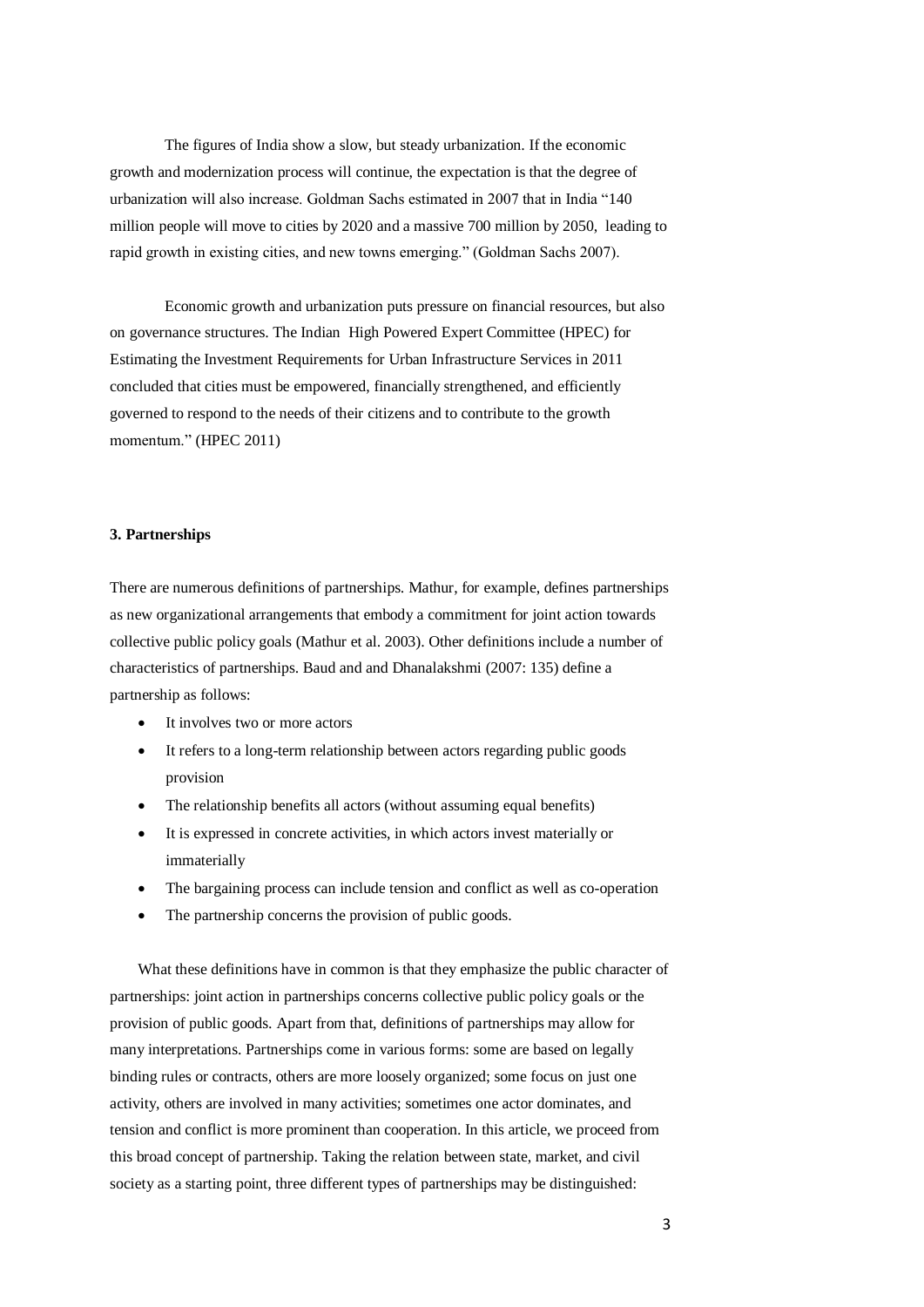those between government and private sector companies, those between government and community-based organizations, and those between the private sector and communitybased organizations. In this paper, we focus on those partnerships in which government is involved.

The first aim is to map major trends in public private governance arrangements in India and China. To that end, the following conceptual framework is used:



*Figure 1*: A framework for analyzing public private governance arrangements

It is assumed that cooperation in networks and partnerships leads to better service provision, more efficiency, and better opportunities for citizen groups to promote their wishes. Often, partnerships are a necessity from the viewpoint of knowledge sharing, legitimacy and the access to financial resources. As Kooiman (1993:4) argues: "No single actor, public or private, has all the knowledge and information required to solve complex, dynamic, and diversified problems; no actor has sufficient overview to make the application of needed instruments effective; no single actor has sufficient action potential to dominate unilaterally in a particular governing model".

On the other hand, partnerships also raise questions with respect to issues of responsibility and accountability (who is responsible for policy decisions, and to whom are those responsible for these decisions accountable?), and issues of responsiveness and democratic legitimacy (are decisions supported by the public, and how are citizens involved?). These questions are part of a broader concern in all governance theory: how to govern, but also how this relates to issues of legitimacy, efficiency, responsiveness, and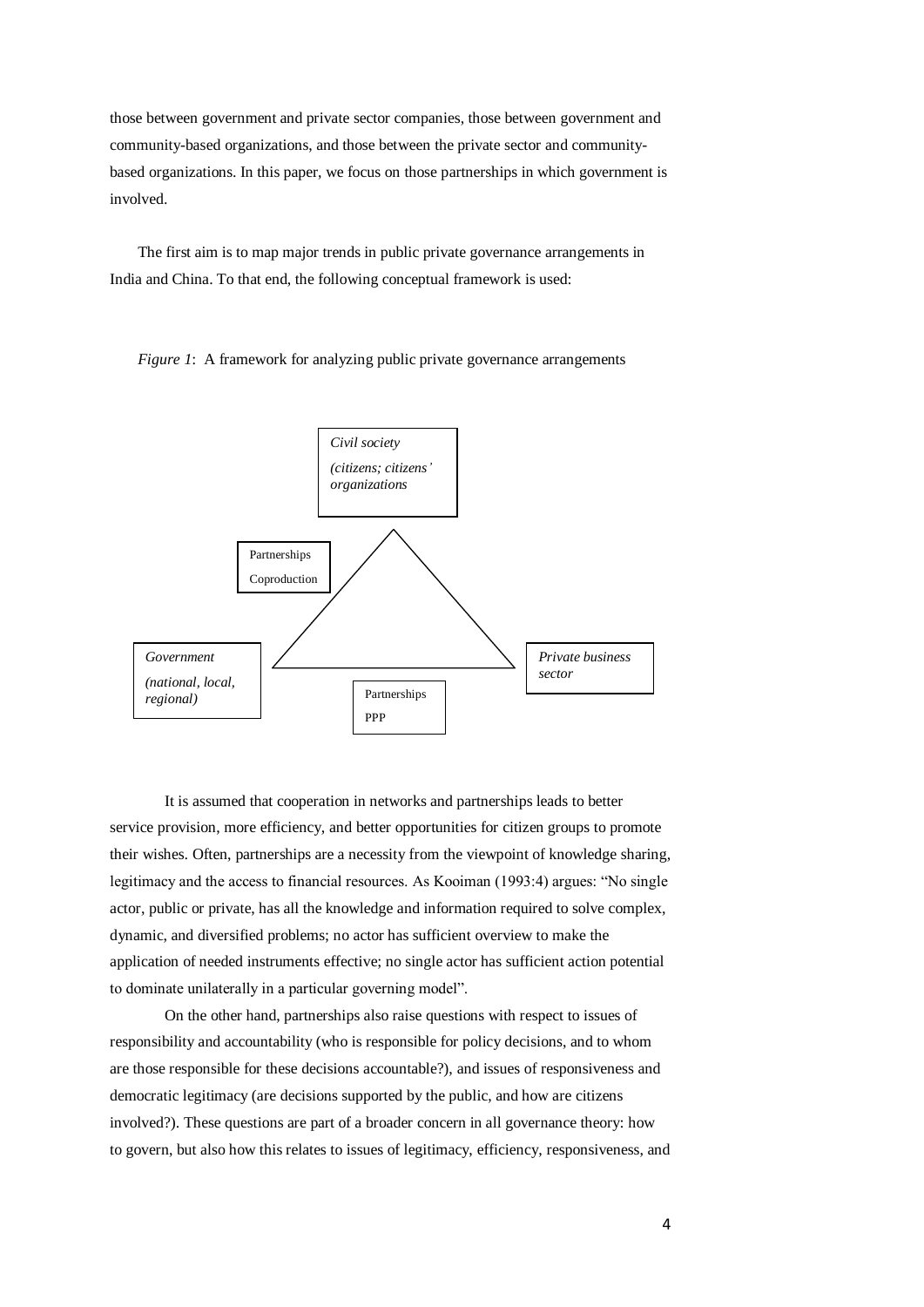accountability (Kjaer 2004: 11). These are usually, and also in this book, considered to be aspects of 'good governance'.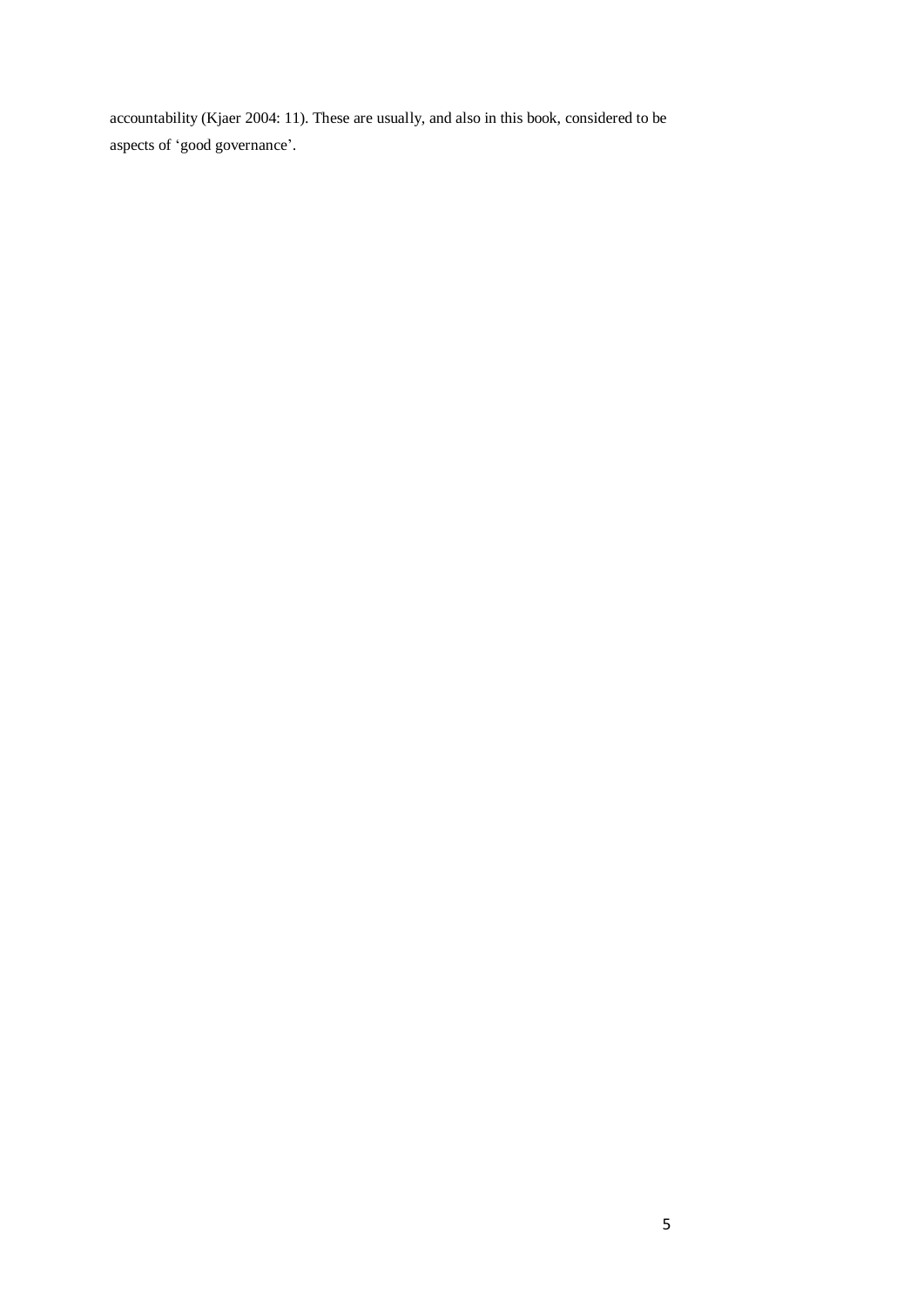#### **4. Good governance**

There are various understandings of what good governance entails. The concept was promoted by various institutions, including the World Bank and the United Nations, as an answer to the corruption, administrative inefficiency, and lack of transparency in governing mechanisms in many developing countries. The United Nations' definition of good governance includes aspects such as public accountability, responsiveness, transparency, efficiency, and effectiveness. The Good Governance Values Catalogue that is used in this book builds on the governance concepts that are used by international organizations like the UN, World Bank or OECD.

Tensions may arise between the different aspects of good governance. For example, multi-stakeholder arrangements can (if certain conditions are met) lead to more effectiveness and efficiency, but less inclusiveness. Second, good governance is not only a matter of structures and procedures, but also of behaviour, culture and tradition, things that, while hard to measure and hard to change, are nevertheless essential. Aware of these possible tensions and conceptual difficulties, we have limited our analysis to the following criteria of good governance: responsiveness efficiency and efficacy and accountability. In the Good Governance Values Catalogue that is used in this book, these criteria are considered core values for good urban governance. Responsiveness is a core input value, efficiency and effectiveness are key output values, and accountability is a process value that is related to the core value of reliability.

Our analysis of the governance of urban partnerships in India and China is based on a review of relevant academic literature, relevant reports and websites and on interviews with 22 representatives of key institutions and organizations in New Delhi (India) and in Beijing, Shanghai (China) held in September and October of 2011 and in November 2012.<sup>1</sup> The interviews provided clues for additional information, both in reports executed and published by research institutions, governments, and nongovernmental organizations, and on websites of various institutions.

#### **5. Public-private partnerships in India and China**

## *5.1 India*

# 5.1.1. Public private partnerships

Partnerships between government(s) and private sector companies in the form of public private partnerships are on the rise in the governing cities in India. This is mainly due to the current burgeoning economic growth rates, and the consequential need for infrastructure (Mahalingam 2008 and 2012). Indian cities need highways, roads, subways, and airports. Despite economic growth, government budgets are not sufficient to finance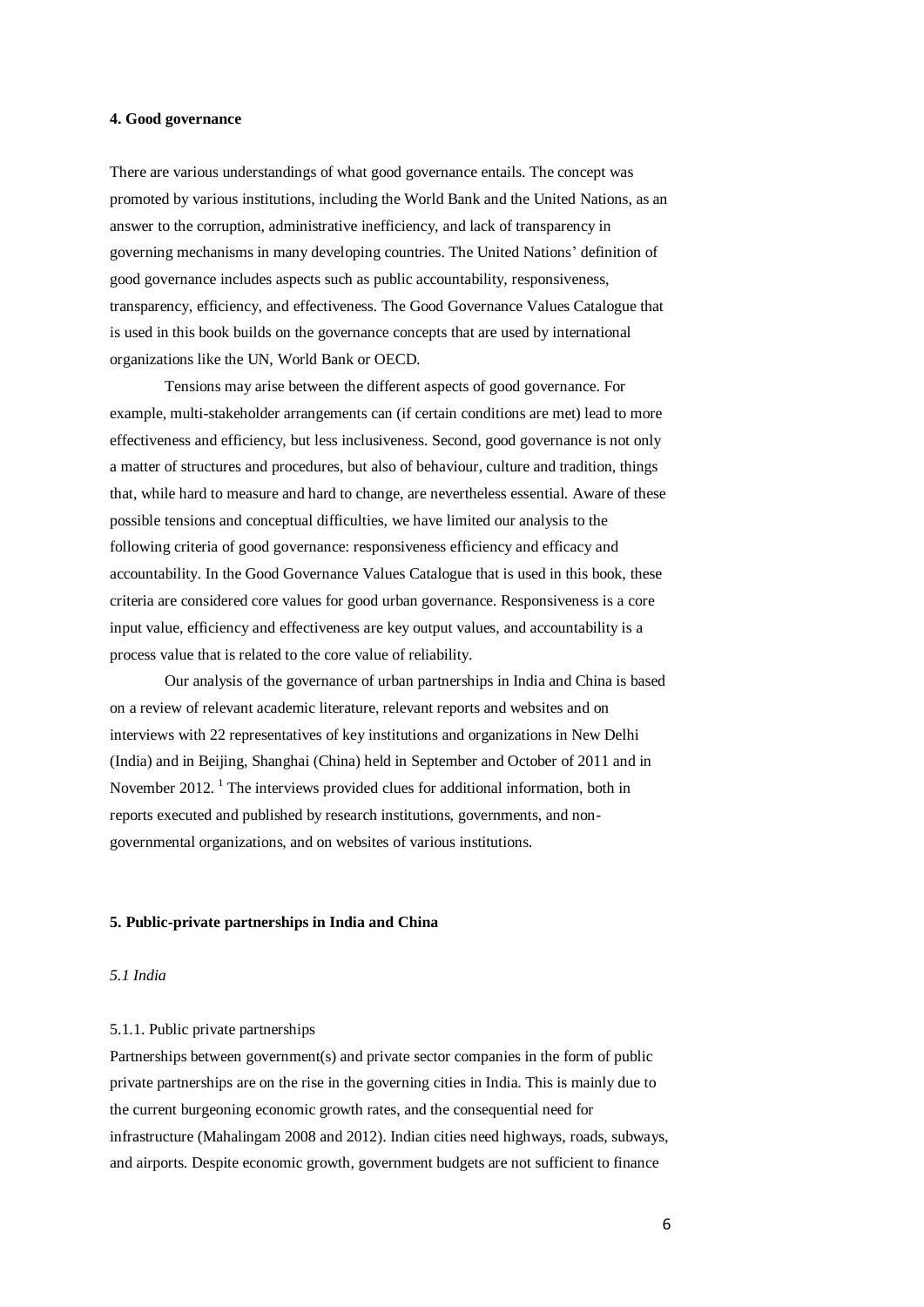this growing need for infrastructure, which is one of the main reasons that the Indian government started to look for other sources of funding in the form of public private partnerships. Another reason is the poor quality of public service delivery that stood in desperate need of innovative solutions. For more than forty years, the government has shown itself incapable of building highways that meet the criteria for quality and of organizing the railway system. The first public private partnerships have demonstrated good performances with respect to the quality of service delivery. As a result, federal, state and local governments have increasingly started to believe in public private partnerships as an instrument for bringing in more money, increasing the quality of public service delivery, and making use of private sector expertise (CAG Manual 2010).

Partnerships between governments at all levels and the private sector in the form of public private partnerships (PPPs) have become common practice during the last ten years. The vast majority of PPPs in India (more than 95%) can be found in infrastructure. It all started in 1998, with the Highway Developing project to connect the four large metropolitan centres in India through a network of highways of 15.000 kilometres (National Highways Authority for India[: http://www.nhai.org/index.asp\)](http://www.nhai.org/index.asp), and was followed by roads, ports, power plants, urban infrastructure, such as the subway to the Delhi airport, and airports, such as the maintenance of the Delhi airport.

Since then, public private partnerships have expanded to other sectors, such as in the water sector (National Institute of Urban Affairs 2011, see the website PPP in India from the Ministry of Finance, Government of India). Also in the education sector, public private partnerships have been introduced, for example through programmes that provide elementary education for out-of-school children living in slums and villages. In other models, the private partner builds, owns and operates the infrastructure facilities, while the government uses these facilities for running the school (World Bank 2011). In addition, many smaller PPPs have been initiated in the cities, including parks, bus terminals, small medical centres, and skills development programmes. In skills development programmes, private branch agencies and governments work together, for example by helping people to develop their skills for a job in the textile industry or for opening a small shop of their own.

The growth of the number of PPPs cannot conceal some negative aspects that are closely related to issues of good governance, as is illustrated in the following example.

*Public private partnerships in Delhi: the examples of Delhi international airport and the airport express line*

The aviation sector in India showed a rapid growth from 2000 up till now. Passenger traffic and cargo movements almost doubled in the period 2000 to 2006 and the growth still continues today (CAG, 2012). The airport infrastructure needed to be modernized to be able to cope with the huge increase in traffic and cargo. The modernization of airports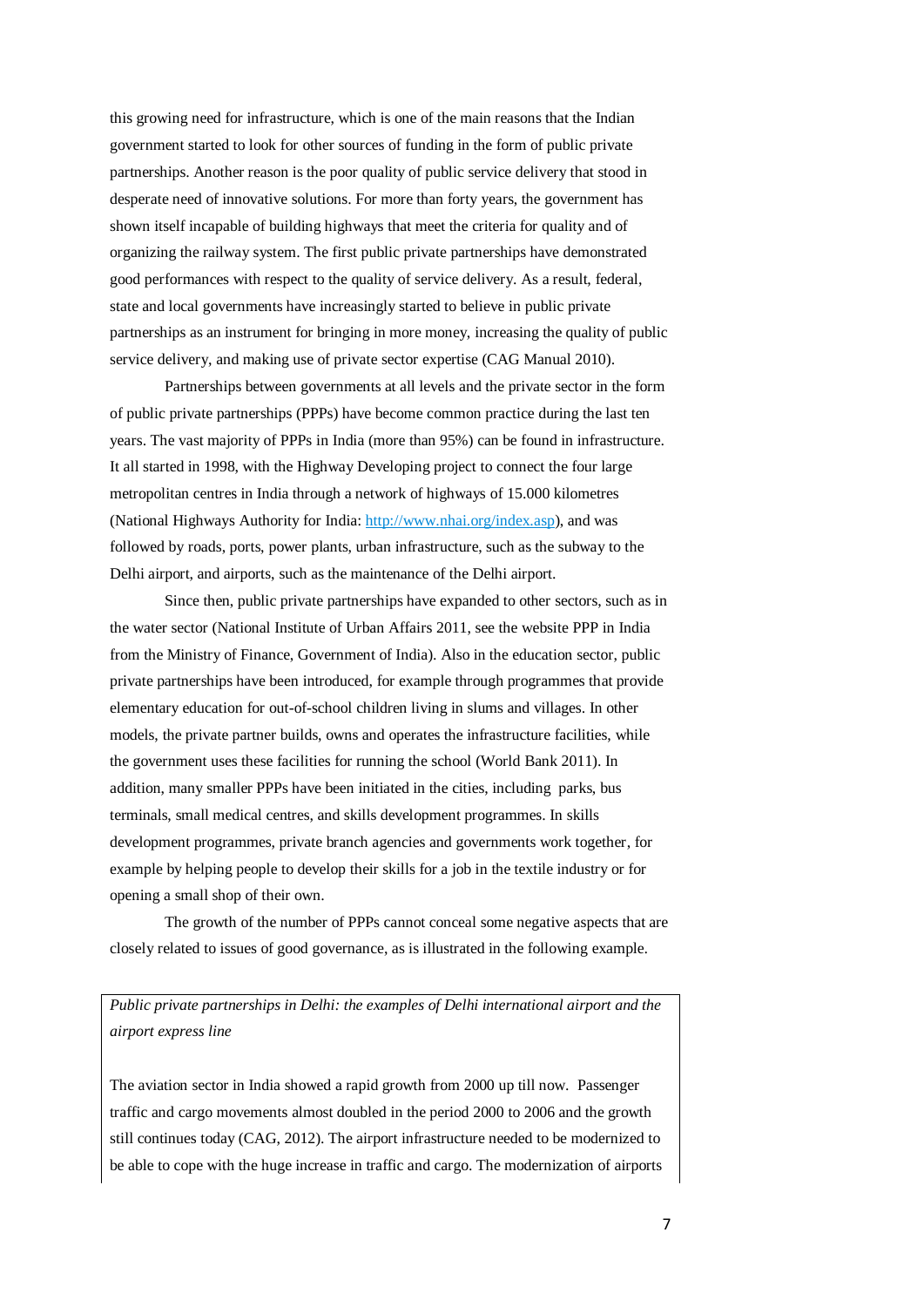was a matter of national importance and national policy. Delhi airport was one of the airports that had to modernized. The Delhi Airport contract of 2006 is an example of a long term joint venture between public authorities and private parties based on a revenue sharing model.

Recently the project was audited by the Comptroller and Auditor General of India (CAG, 2012). They concluded that there were significant improvements in services at the airport for the travelling public and that the airport has been adjusted as second best in the world in his category. But the report was devastating critical about the bad financial arrangements and the adverse long term obligations for the public airport authority. The contract that at a first glance seems to be very attractive appears to be a real 'camel's nose'. This seems to be more often the case with PPP's of this type: service quality and timeliness are good, but the price for the government or the end user is (too?) high.

After the new airport was completed the city of Delhi invested in a metro express line between the airport and the city centre, de Delhi Airport Express Line. This is also a public-private partnership. Until now (2013) the new express line hasn't yet become a success. Traffic numbers are much lower than expected, a large part of the real estate at the station has not been leased yet and construction problems in the physical infrastructure appeared. Delhi metro (the public partner) and Reliance Infra (the private joint venture) blamed each other about who is responsible for the construction problems and who has to pay for the lower than expected number of travellers. The line was closed for half a year and started again in January 2013.

The examples of Delhi international airport and the Delhi Airport Express Line are illustrative for the stage of development of public private partnerships in many Indian cities. In both cases the output (the public service delivery) is more than sufficient. But in the case of Delhi international airport the price for the public partners in the long run is much higher than expected (accountability is insufficient). And in the case of the Delhi Airport Express Line the contract lacks flexibility, because it was not designed to adapt fluctuations in traffic. Besides, responsibilities were not clear: who was to be held accountable for the consequences of the construction problems? Despite a good performance of PPPs, the debate continues about the desirability of the ppp-model in Indian cities, due to this lack of flexibility and accountability and the sometimes high prize consumers or local governments pay for service delivery.

### 5.1.2 Coproduction between governments and citizens

Local governments are the most direct interface between citizens and government. In 1993 and 1994, the  $73<sup>rd</sup>$  and  $74<sup>th</sup>$  Constitutional Amendment Acts were passed in India, which laid the basis for democratizing municipal bodies and for the Panchayati Raj Institutions and Municipalities as institutions of self-governance (Dasgupta 2010: 1;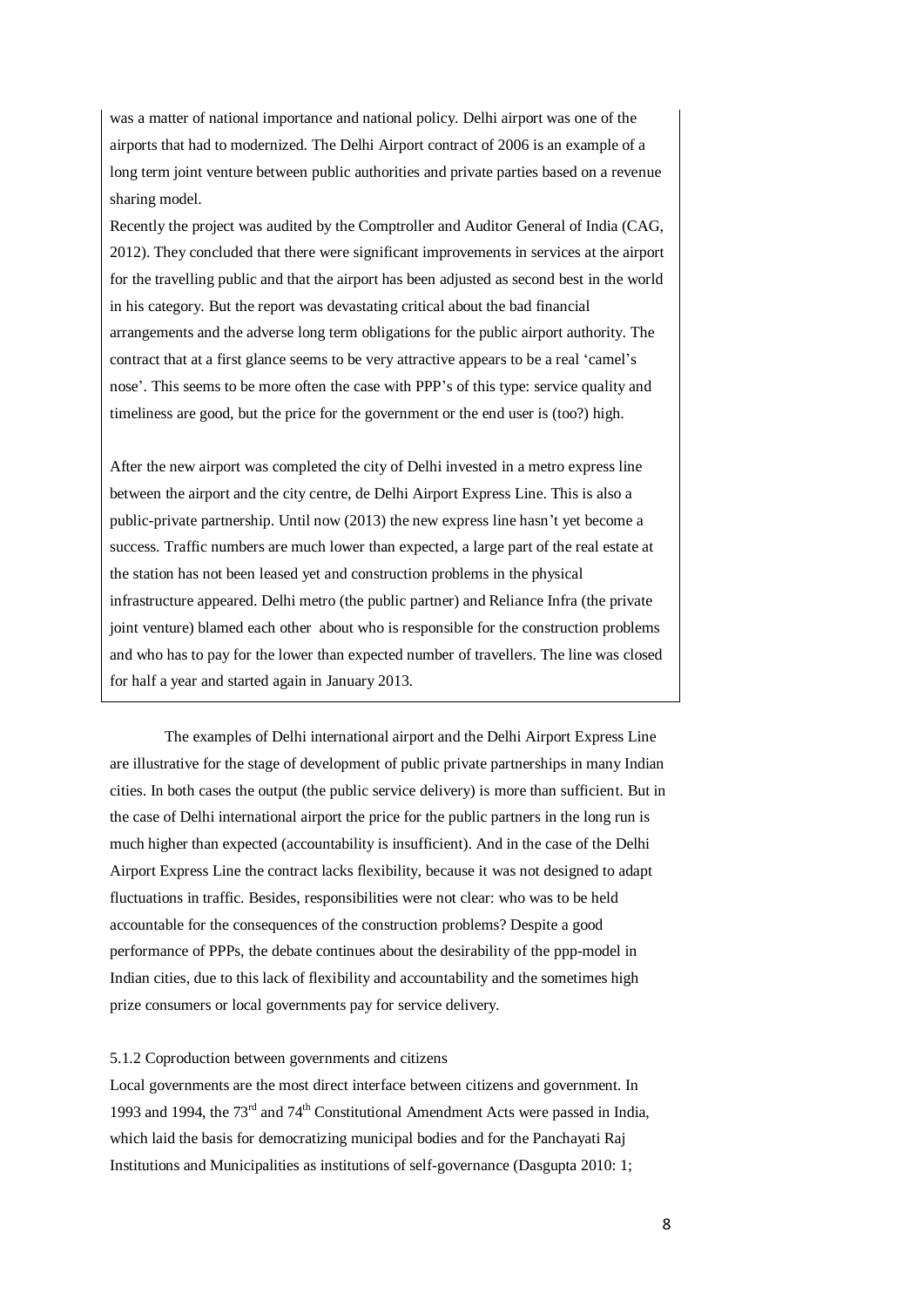PRIA 2008). The legislation regulated the devolution of powers and resources to enable local bodies to function as vibrant institutions of local government (PRIA 2008: viii). It became mandatory for all states in India to enact their own local self-governance acts. As a consequence, elections were held for many local self-governance units under the new laws, and about three million representatives had to be elected, many more than the dominant castes and families could provide. Also, according to the new laws, one third of the seats were to be reserved for women; and the lower castes were required to be represented in parliament according to the principle of proportional representation. In short, the Constitutional Amendment Acts triggered a paradigm shift towards democratic decentralization and citizen involvement. Another path-breaking reform was the Right to Information Act of 2005 (RTI). The RTI Act legitimized citizens' right to know how they are governed. In doing so, it created newer axes around which citizens have since been mobilizing action to demand accountability from the state. The states are now required to open up many of their operations for public scrutiny through citizen charters and RTI disclosures (Accountability Initiative 2009: 29).

This forms the background for the development of partnerships between local government(s) and (community-based organizations of) citizens in urban governance. Partnerships occur both in policymaking and in policy implementation. Three developments should be mentioned. First, the involvement of citizens in urban governance has been institutionalized by a government order providing for the establishment of ward committees in cities with a population of more than 300,000 inhabitants. In theory, ward committees have the right of veto in important city decisions. However, the order has not been implemented in the majority of the states, and for the most part has remained ineffective. To a large extent, the relation between civil society and municipal governance still depends on the good intentions of elected representatives and officials (PRIA 2009: 3).

Secondly, partnerships between government and community organizations can be found in service delivery. In service delivery, there are many examples of what could be called stakeholder partnerships in, for example, solid waste management, street cleaning, and water projects (Ghose 2007; Sekher 2002). Different models have emerged. According to one model, the state government can take the initiative to seek the help and cooperation of citizens in establishing, for example, a waste management system, by organizing citizen's collectives in close cooperation with the municipality and civil society organisations. Another model concerns the granting of participatory budgets, such as for water projects, where citizens decide how to spend the budget in addition to monitoring the project.

And thirdly, social audits have become a new form of partnerships between government and community. The first social audits were established under the National Rural Employment Guarantee Scheme. Since 2005, it has been mandatory for local governments to organise social audits as part of their policy (see Office of the CAG,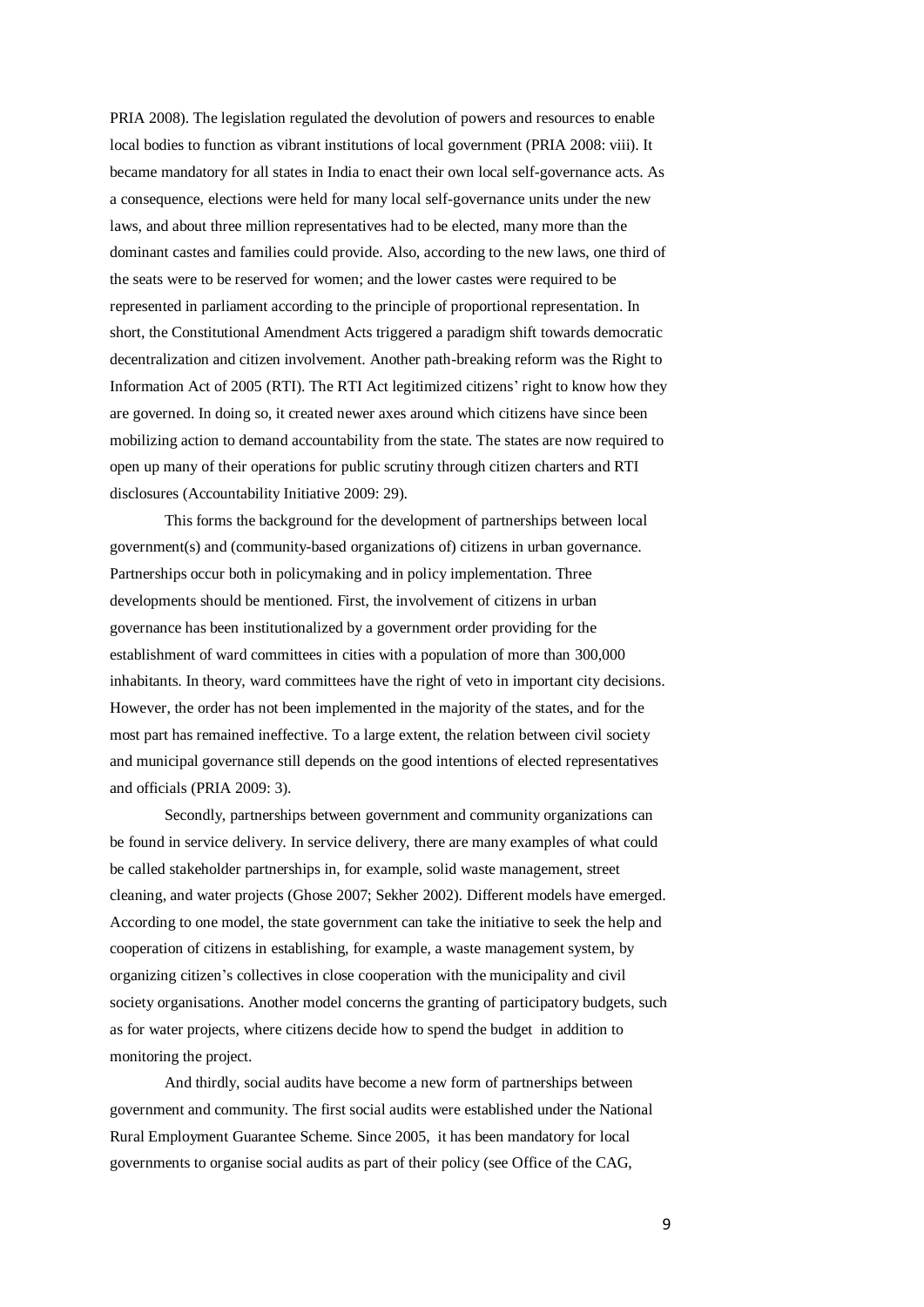2010). Citizens and stakeholders are asked to evaluate and assess local policy. Experiences with social audits are still only patchy at best and more permanent forms of monitoring have yet to be established; however, some best practices have been identified (in Andra Pradesh, see Singh and Vutukuru 2009).

Although still sporadic, social audits in other areas that allow citizens to monitor public service delivery are also growing. Examples include the use of citizens' reports cards and ward watches to assess and improve the performance of water and sanitation services (PRIA 2010). Social audits are becoming more relevant because of the devolution of funds and functions to the local level.

#### *Citizens' inspections in Delhi*

An example in Delhi is provided by a recent order issue by the Central Information Commission (CIC) of the Delhi government that allows citizens to inspect government schools on the last day of any month. According to the order, all schools of the Delhi government will have to make available their records and documents on admission, attendance, budget allocation and expenditure, details of scholarship, and other registers for such inspections. How does this work in practice? Following this order for example, in September 2011, fifteen non-profit organizations that were part of the Delhi Right to Education Forum, visited 60 schools in the city. They found that shortage of books and staff, dirty toilets, no playground, and absenteeism are still the major issues in many Delhi government schools. Most of the schools recorded about 50% attendance of students on Friday, which, officials claimed, was a usual turnout. The Delhi RTE Forum decided to reach out to more schools on the last day of October (Pushkarna 2011).

One of the problems is that there is no official sanction system. However, social audits are an important instrument in the sense that they make corruption and poor service delivery visible and, in addition, they make people aware of the fact that they can do something about it and ask for better basic services. Seen from this perspective, social audits fit in the growing call for accountability on government service delivery.

## *5.2 China*

#### 5.2.1 Public private partnerships

Since the beginning of the eighties of the last century, China's economic model has combined capitalism and market with public institutional arrangements. As a consequence, it is often difficult to understand what is public and what private, and what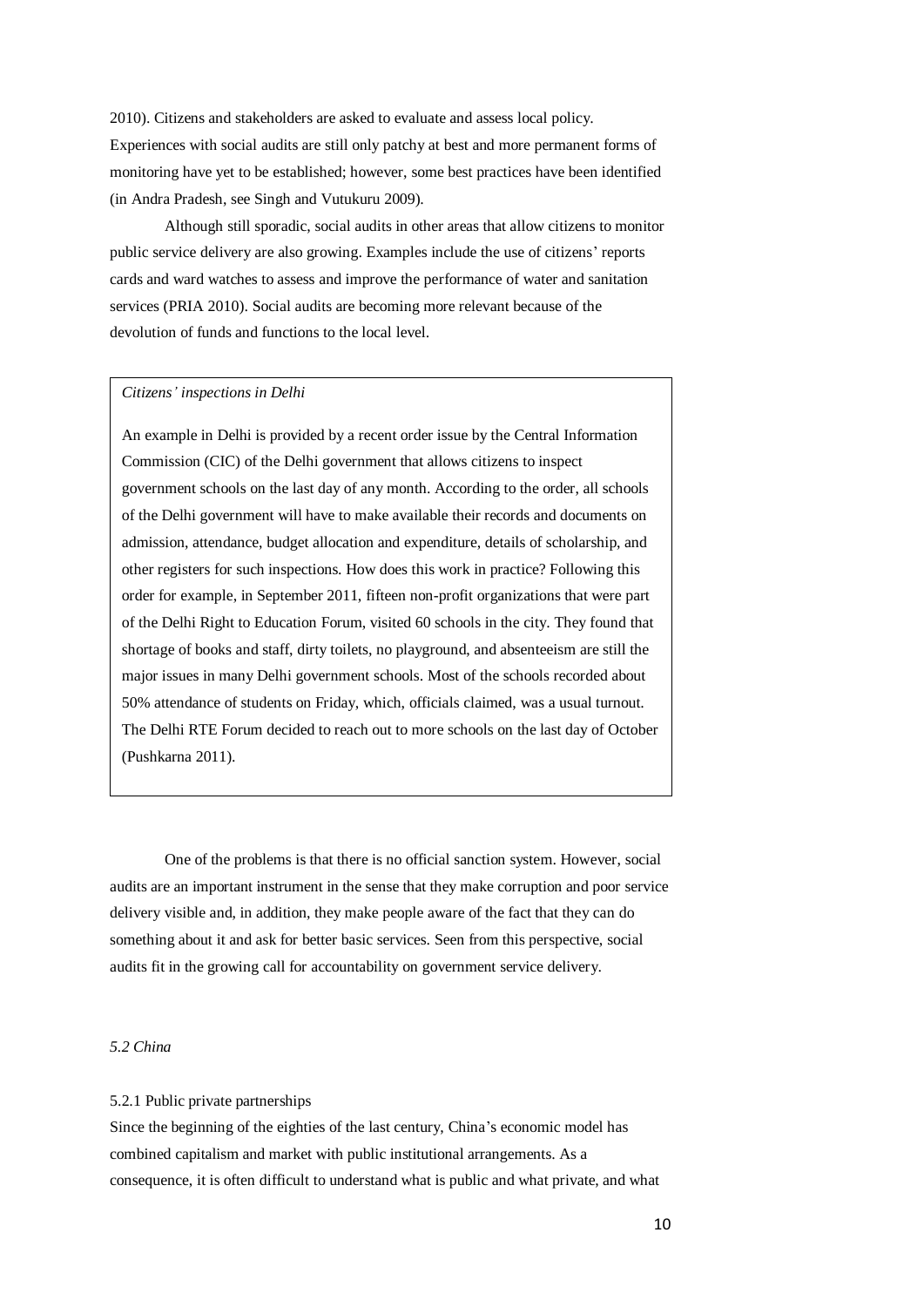these concepts mean in the Chinese context (Yang & Chang 2007; German Industry and Commerce Greater China 2010). There are still about 150 state-owned companies (SOEs), which include some of the largest companies in the country, such as China Railway Corporation. In addition, there are about 5 million, mostly small, private companies that now earn about 60% of the GNP. Private usually means that ownership is private, although this says little about the management of the company. The management of these companies can be anyone, but often has close relations with the Communist Party. In between these two categories, there are companies that are either half stateowned (can be national or provincial government) and half private companies - the state remains a majority or influential shareholder-, or joint ventures in which private and public companies work together. According to Xue and Zhong a major reform strategy in China over the last 30 years has been to give local governments more autonomy to experiment with new forms of problem-solving.(Xue and Zhong 2012: 298).

Public private partnerships are relatively new in China, and limited to the lower tiers of government. In urban governance, public private partnerships have become more common since 1990 in a number of sectors, including water supply, waste management, roads, and subways (De Jong et al. 2010). One of the main reasons for the increasing number of PPPs is the problem of limited sources for government funding at the local level. Local governments have a high degree of autonomous power, but lack the financial resources to finance large projects in infrastructure and utility services; at the same time, they are not allowed to borrow money from banks. Other reasons are the slow rate of reform of state-owned companies, the poor provision of public facilities and services, and the need for expertise about technology and management (Beh 2010).

It should be emphasized that PPP's in China differ from PPPs in other countries, because of the (semi)-public character of the private actors that are involved. This also has repercussions for the transparency of the process, as is shown in the example below.

*Public private partnerships in waste water treatment in Shanghai and public transport in Beijing*

The Asian development Bank (ADB) describes two examples of public private partnerships in Shanghai (a wastewater treatment plant) and Beijing (public transport) [\(www.adb.org/urbandev\)](http://www.adb.org/urbandev). Both the Shanghai and Beijing governments launched a PPPprocurement process and a special purpose vehicle in which the city governments and the private parties cooperate to implement the projects. But, when we take a closer look at the organizational structure and the funding flows of these ppp-projects, they show that in these examples the 'private' parties are in fact state owned companies, or at least companies that heavily rely on public finance. Nevertheless some kind of market is created on which different possible suppliers compete, which may lead to cost reduction or quality improvement. In fact, at least according to the Asian Development Bank, in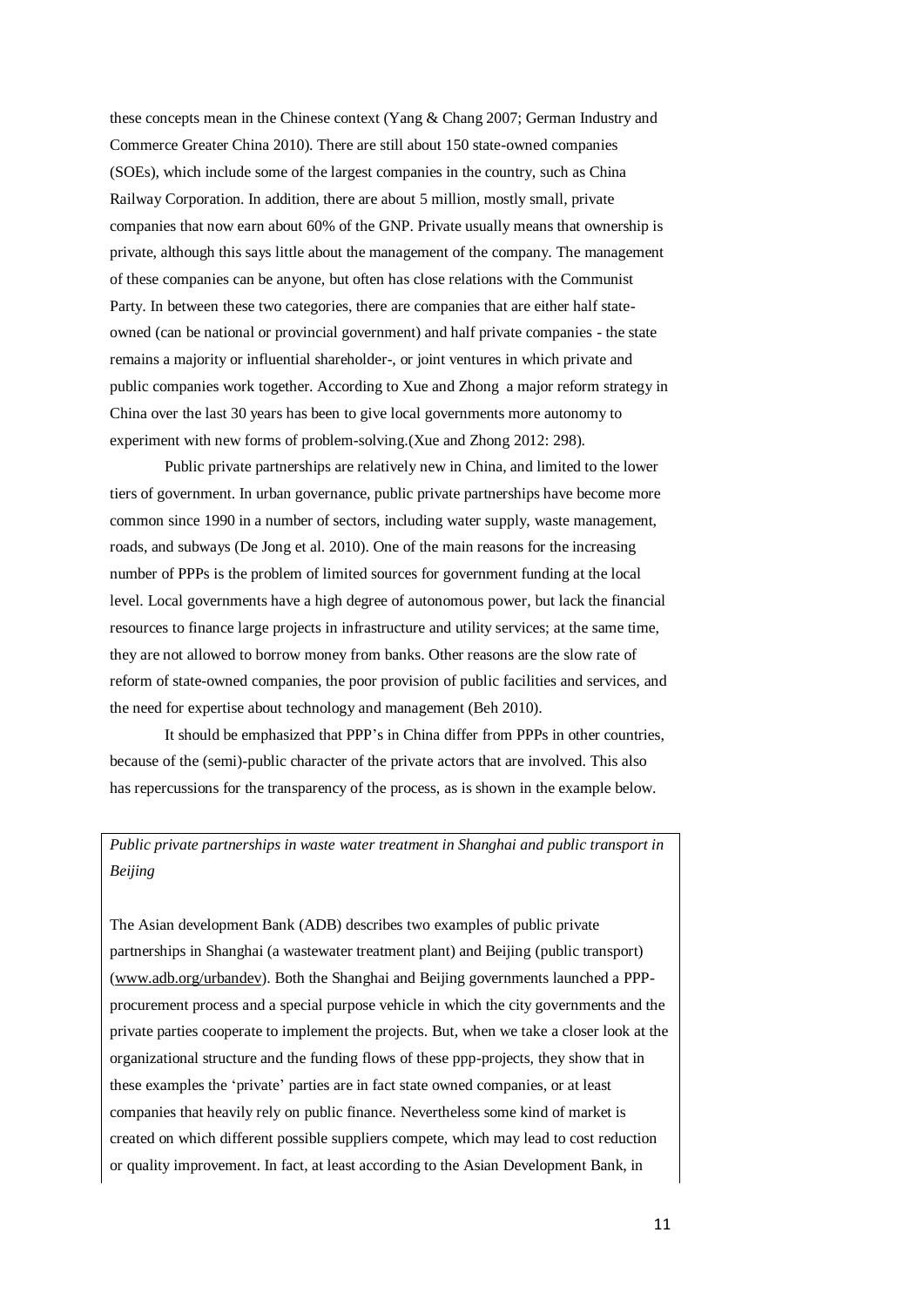case of the Shanghai project, the PPP led to a service fee that was 40% below the government's own projected cost. However, the ADB also points at constraints, due to the unclear structure of PPPs, that hinder the success and further dissemination of PPPs in China. In both examples one of these constraints is the lack of transparency in the bidding process: "*Most PPP projects in the People's Republic of China remain hampered by a lack of transparency in the bidding and project supervision processes.*"(Asian Development Bank).

Over the past 10 or so years, the BOT-model (Build, Operate, Transfer) has grown to become more common practice. Often, a foreign company is involved. The subway in Shanghai, for example, is a partnership between a German company, a Chinese company, and the Shanghai government. Risks and profits are shared; operation is partly in the hands of a body in which the German and Chinese company work together. Other examples can be found in the water sector. In 2003, the French company Veolia Water signed a 15-year outsourcing contract to manage the entire water system at Michelin's Shanghai plant. The BOOT (Build, Own, Operate, Transfer) contract covers operations & maintenance of all water assets within the facility according to pre-determined operating performance criteria, including the management of raw water, process water, wastewater treatment and solid waste (China Business Council for Sustainable development, Veolia Water in China). Veolia is also involved in 13 projects and has signed a 50-year management contract in the Pudong New District of Shanghai (Liu and Yamamoto 2009: 226). PPPs are also set up on a smaller scale: the Shanghai Jiao Tong University, for example, has made land available to a private company, which started a hotel on the site. Each year, the hotel owner pays part of the profit to the university. After 30 years, the hotel will become university property.

# 5.2.2 Coproduction between governments and citizens

After the economic reforms of the beginning of the 1980s, and the subsequent disintegration of communes and working units that had structured working and social life, the institutional social structure radically changed. In various areas, new social organizations and movements emerged, including environmental organizations, community organizations (sports clubs, citizen mediation groups), organizations of house owners, social service organizations, and charity foundations. Especially many environmental organizations, such as the Green Earth Volunteers and Friends of Nature became active. Some of these organizations are registered; others are not. <sup>2</sup> Furthermore, there are millions of other non-registered non-governmental organizations, which include religious groups and groups that are active on the Internet. Although non-registered groups are formally illegal, they are sometimes influential. For example, the tearing down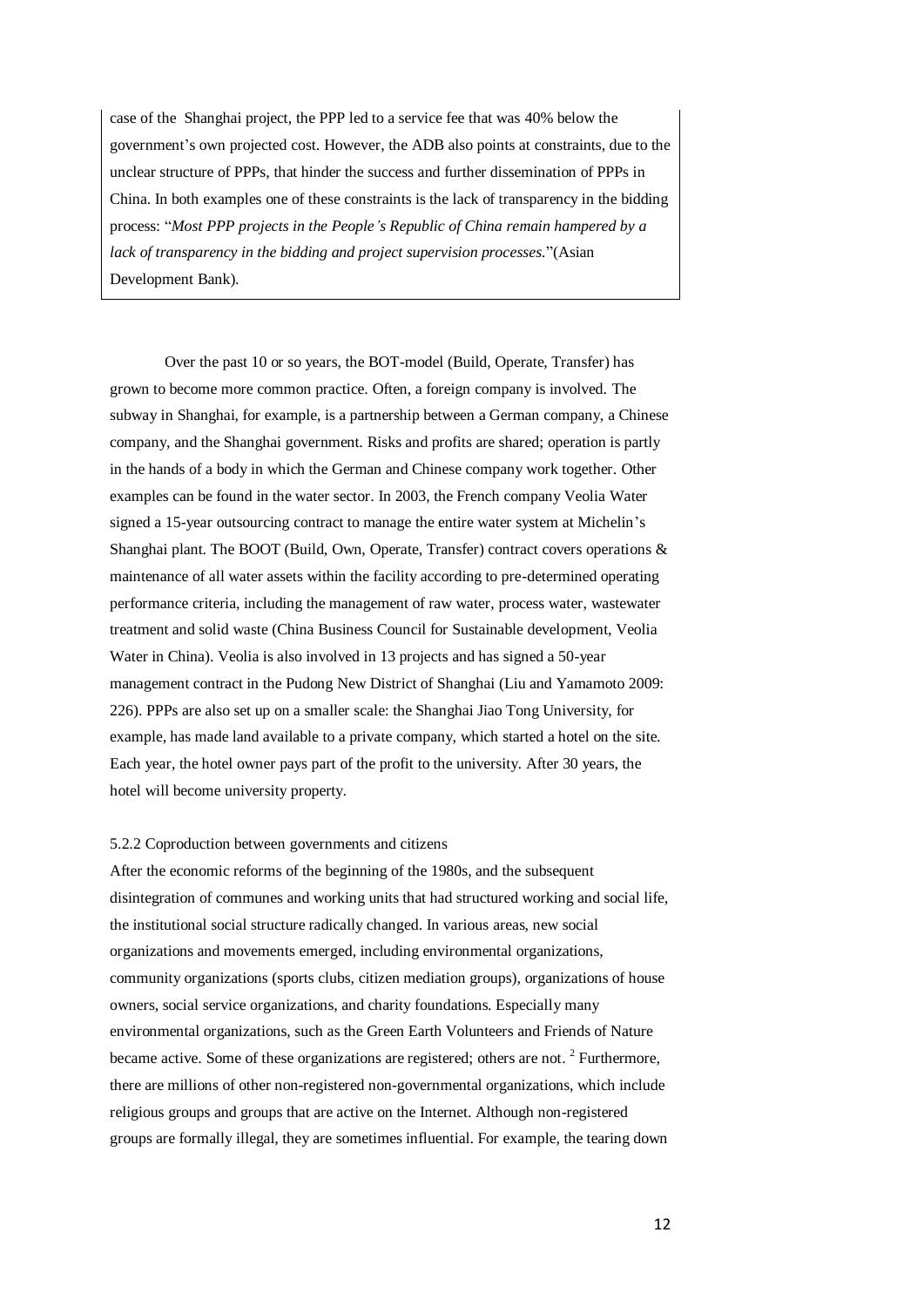of houses and expropriation of owners has led to actions by grassroots organizations that have sometimes succeeded in negotiating higher compensations for the loss of land.

The role of citizens in policy is partly institutionalized: there are hearings, arrangements for citizens to make complaints against government, and elections for village committees (Leonard 2008; Saich and Yang 2003). <sup>3</sup> The official line now is that there should be more room for citizen participation, but that participation should be organized in a more orderly fashion. The 2007 *Government Information Transparency Regulation* in theory also gives citizens the opportunity to ask governments for information about budget, expenses, and policy, but the implementation is poor and citizens' requests for information are often refused. An aspect worth mentioning is also that the Internet and the media are important in giving a voice to citizens. Journalists have a relatively independent position, particularly in the south of China (South-Media Group), and together with academics they often function as opinion leaders. Internet and microblogs (*Weibo*) give them and other citizens a forum to express opinions and to put pressure on government. For example, after the train accident with the high-speed train in 2011, microblogs immediately disseminated information about the accident, which forced government to take action. <sup>4</sup>

This forms the background for the development of partnerships between local government(s) and (community-based organizations of) citizens in city governance, both in policymaking and policy implementation. Two developments should be discussed here. discussion about the necessity of the dam.

First, in policy*making*, public hearings at which citizens are consulted have become common practice and a way of involving the public in government decisions. The Chinese Price Law, which came into effect in 1998, provided that increases in the prices of goods and services such as heating, water and electricity, and public transport should be decided by a panel of representatives from relevant organizations and ordinary citizens after a public hearing. Today, price hearings have now become almost commonplace. The Price Law was followed in 2000 by the Law on Legislature, which required public hearings before passing any legal regulations or law. More than fifty cities have now held public hearings where experts and citizens can comment on draft laws (He and Thørgensen, 2010; Fishkin et al, 2010). Public hearings have been held, for example, on the relocation of farmers, the development of historic sites, and on suggestions for how the authorities could facilitate job seeking (He and Thørgensen, 2010).

# *A public hearing in Beijing*

An example of a public hearing in Beijing concerns the environmental impacts of the Yuanmingyuan Water Retaining Project (the Old Summer Palaces Lake). Local stakeholders were informed and invited to give their opinions and to express their concerns with respect to works that had been undertaken to diminish the water losses from the Old Summer Palaces Lake. What makes this case special is that the hearings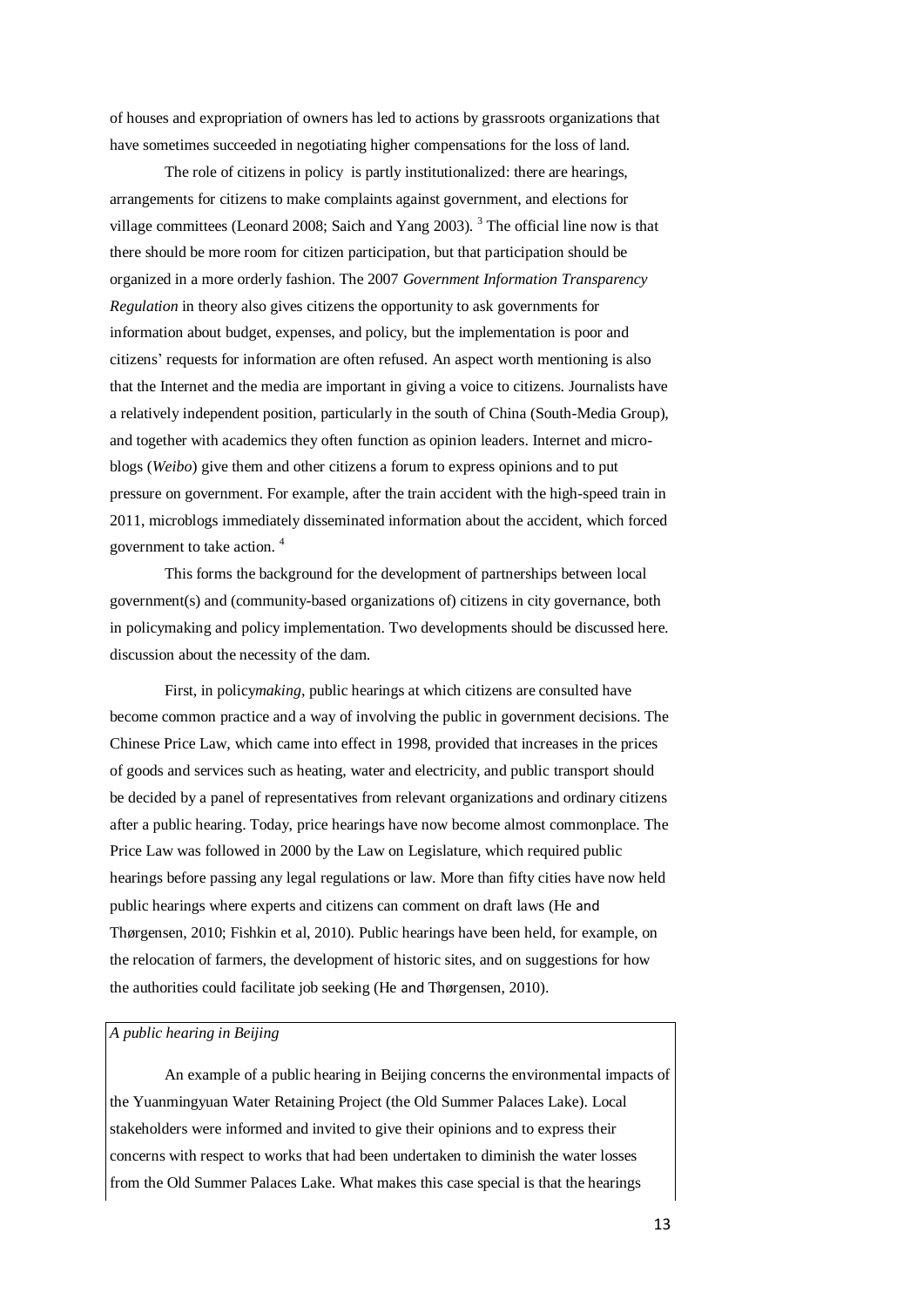were held after civil protests. People were concerned about the environmental impacts of putting an impermeable membrane on the bottom of the lake (Enserink and Koppenjan, 2007: 466-467). The hearing finally forced the authorities to hold the works and to reopen the discussion about the necessity of the dam.

Although public hearings have become common practice generally speaking, hearings seldom have an impact on policymaking.

Both among academics and opinion leaders, there has been an ongoing debate about the use and practice of hearings (China Daily 2011 July  $26<sup>th</sup>$  2011; Hess 2009; Zhong & Mol 2008; Enserink & Koppenjan 2007). Participants do not have any decisive influence, and often, formal changes reported in policy documents fail to be followed by actual policy change. Some argue that citizens may choose only among options that governments select. Another criticism is that public hearings are not representative and do not really involve ordinary people. After all, the government selects the participants. There is no clearly defined selection procedure and there are no rules for holding hearings. This has led to several scandals: in public hearings, for example in Chengdu, Sichuan province, participants agreed several times to suggestions to raise the prices of products and services. The problem in these cases is that so-called 'professional participants' were selected to take part in the hearings. These 'professional participants' should have played the role of ordinary consumers, but instead were 'talking machines, that only could say ves' (China Daily July  $26<sup>th</sup> 2011$ ).

Secondly, in policy *implementation*, partnerships between government and community organizations can be found in service delivery. Governments cooperate with organizations that provide social services, mainly services in the social welfare sector to elderly, handicapped people and families. Through procurement, the government outsources public tasks to social service organizations that often have started as voluntary organizations in communities. Examples are home care organizations, community centres, and elderly care. Community level units were created in the late 1980s to take over some of the social welfare responsibilities. Soon, they spread throughout China and also became active in other areas, such as youth centres, environmental programmes, and health services (Derleth & Koldyk 2004).

Another example of a partnership in policy implementation is a project aimed at reducing and preventing crime in the Pudong New District in Shanghai. The project is government led and carried out by social organizations with participation of multiple stakeholders. The input of these social organizations is integrated in a non state and non commercial area-wide service agency. The local (district) government signed a contract with this agency and regulated and paid for services provided by the agency. According to the 2009-2010 report of the *Program of Chinese local governance and innovations*, the main innovation of this project was "the creation of a social organization with the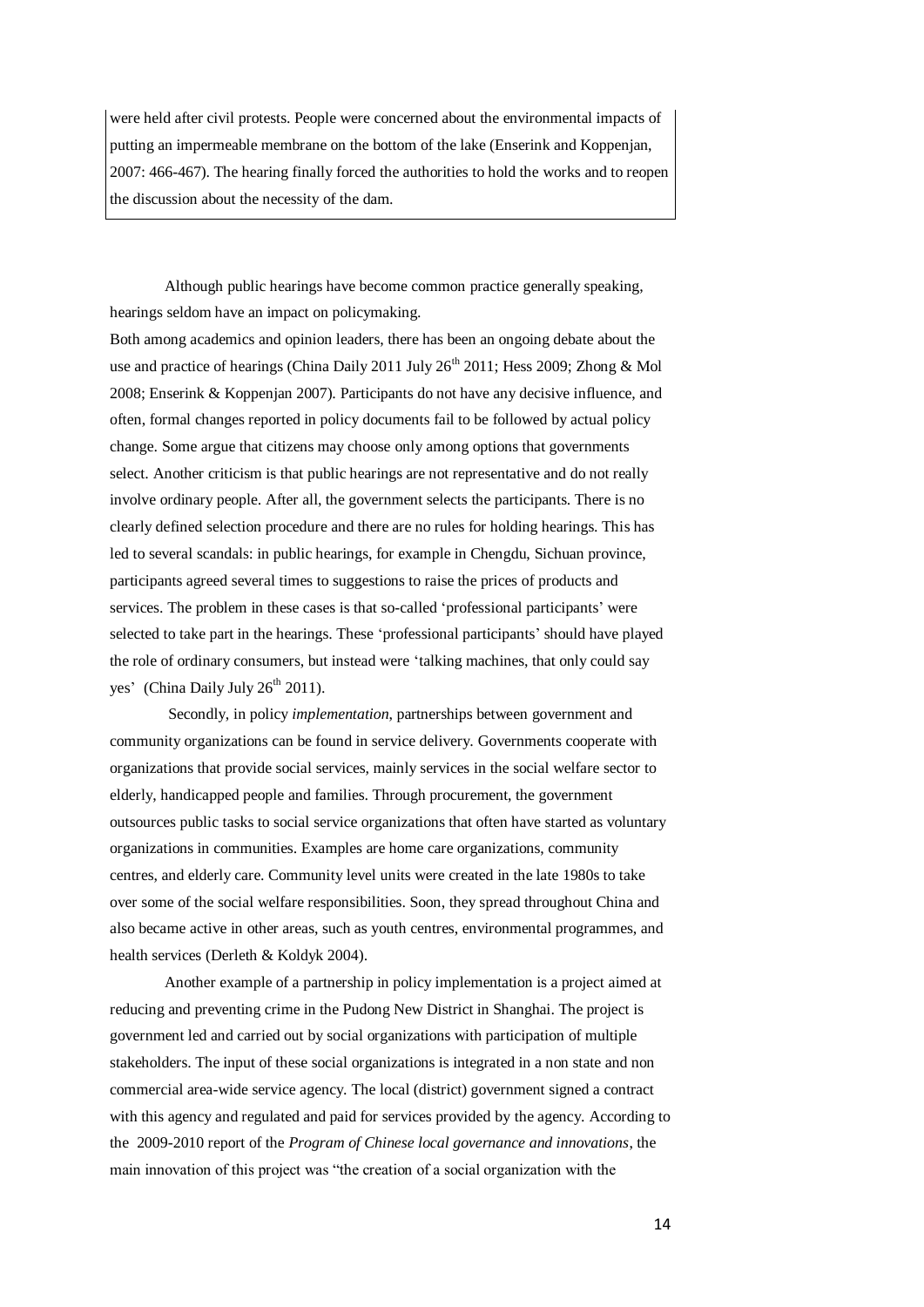capacity to undertake a component of government's work, and the creation of a partnership between government and society". (IECLG 2011: 83).<sup>5</sup>

#### **Implications for good governance: opportunities and challenges**

Urban authorities are forced to work together with private companies and citizens' (organizations) to meet the immense challenges that arise in almost every sector (infrastructure, water, waste, public services delivery etc.) as a result of the fast economic growth and the urbanization. As a consequence, partnerships between the government, private companies and civil society organizations have become more important in urban government in India and China. However, partnerships can only sustain and contribute to a legitimate and sustainable public policy if they meet criteria for good governance such as efficiency, effectiveness, accountability and responsiveness. In this book, these are considered to be core values for good urban governance. In both China and India, opportunities and challenges are apparent with respect to the development of partnerships in relation to good governance.

## *India*

It goes without saying that without public private partnerships, a great many highways, roads and other infrastructural works would not have been realized in India. Hence, PPPs in India contribute to a more *efficient and effective* service delivery compared with a traditional public approach. However, several of our interviewees noted that the criteria for effective public private partnerships are not always met in full: local governments often lack expertise, the use of various definitions of the concept of PPP sometimes causes confusion about responsibilities, and often clear procurement procedures, good project management and standard contracts are missing. The World Bank has pointed out various weaknesses in the PPP framework in this country: the tendency for the policy rationale for PPPs to be limited to their use as a source of investment capital when the public sector lacks funds; little systematic compilation and dissemination of information, even within the public sector; and not much use of rigorous ex-ante or ex-post assessments of the performance of PPPs versus traditional public options (World Bank 2006).

With respect to another criterion of good governance, i.e., *accountability*, serious problems arise. Often, responsibilities and expected performances seem clearly settled in contracts, but monitoring of what really takes place is poor. If a party violates the agreement, the government often is reluctant to intervene and to impose sanctions. The focus in monitoring is still more on the throughput (how), and less on the output and outcome. The lack of transparency makes it difficult for stakeholders and supervisory agencies to enforce more accountability and better monitoring. In addition to this, there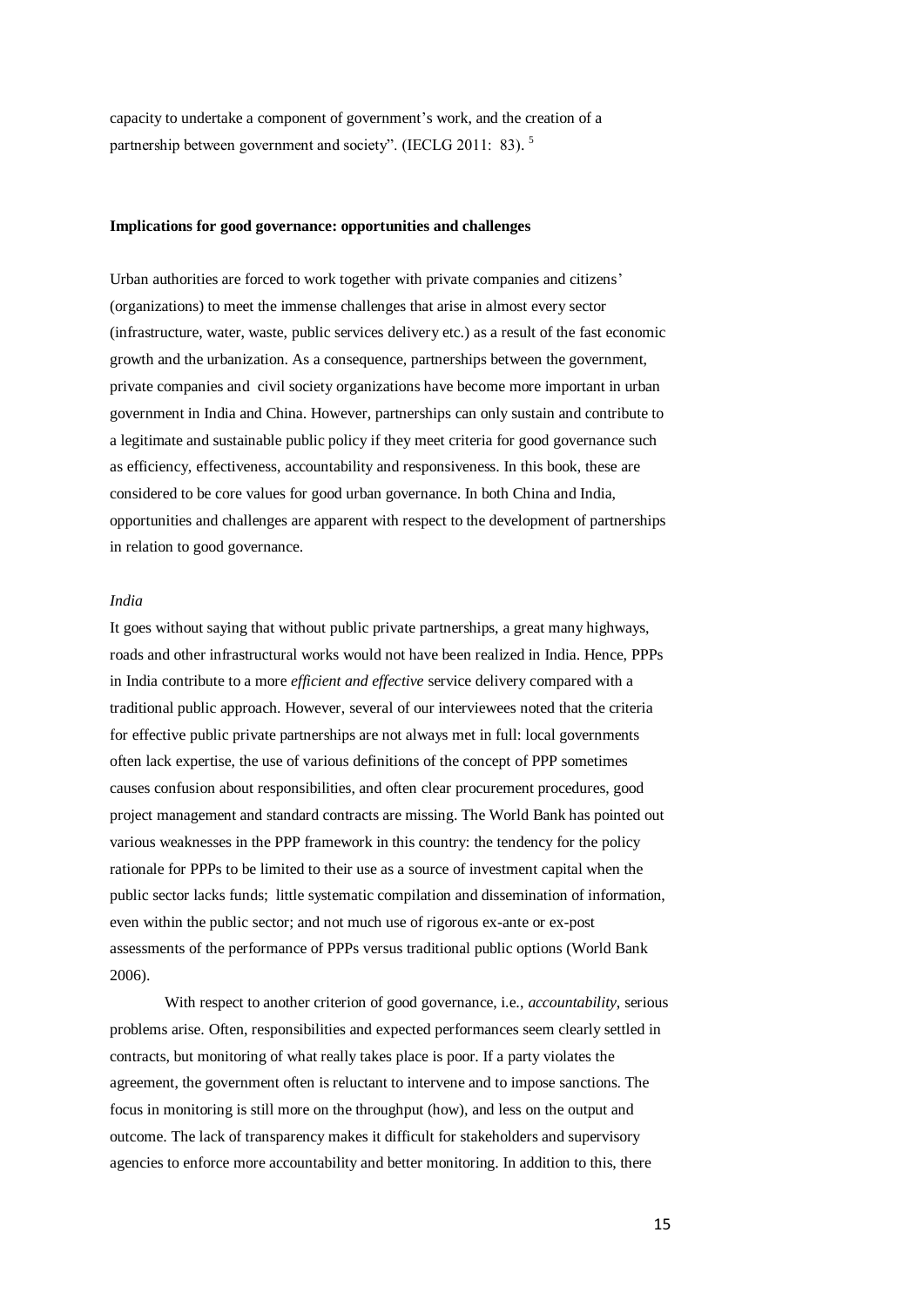are some serious gaps in the audit and oversight structure. The government of India announced in the draft consultation version of the National Public Private Partnership Policy document that: "To maintain transparency, equity and fairness in developing and implementing projects, the Government would continue to strengthen the governance processes and institutions that are accountable to the stakeholders." (Government of India, 2011: 24). Also, the Office of the Comptroller and Auditor General of India has sought the right to audit the books of the private companies or the special purpose vehicles involved in the PPPs. <sup>6</sup> Private companies or special purpose vehicles are not subject to the Right of Information Act, which makes it extremely difficult to audit the efficiency of PPPs.

Opportunities and challenges also arise with respect to the development of partnerships between local governments and civil society. The  $73<sup>rd</sup>$  and  $74<sup>th</sup>$ Constitutional Amendment Acts and the subsequent movement towards public participation in decision making, service delivery, and monitoring, have encouraged citizens to organize themselves and to let their voices be heard. Also, the Right to Information Act serves as an important instrument for more government accountability. Although corruption is still one of the major problems in India, people are beginning to understand how corruption affects their lives, and it is becoming more normal practice for citizens to ask for *accountability*; as a consequence, government officials are having to account for their decisions in a growing number of instances.

On the other hand, there is a big gap between the theory of accountability and its practice. A report that appeared on the state of accountability revealed that all possible schemes and mechanisms of accountability are known in India (Accountability Initiative 2009:15-20). However, in practice, one of the main barriers is the lack of knowledge and skills among large parts of the population. This sometimes leads to hilarious situations; citizens have been appointed members of some public monitoring committee without their even being aware of this (Accountability Initiative 2009).

Likewise, one could easily draw the conclusion that *responsiveness* is increasing, since more citizens are involved in decision-making, notably women and people from the oppressed castes. Also, citizens take part in city decision-making through 'wards'. But again, in practice citizens and civil organizations often lack the knowledge and skills, and thus there is still a long way to go in capacity building (Tandon & Mohanty 2005). In addition to this, a number of institutional failures (bureaucracy, corruption, state as a sum of individual interests instead of collective interest etc.) and socio-economic problems (poverty, illiteracy) have to be resolved (Accountability Initiative 2009).

### *China*

Although in China, relations between the public and private domain are complex and the political system is only very slowly opening up, some first observations concerning public private partnerships and good governance can nonetheless be made. Just as in India, PPPs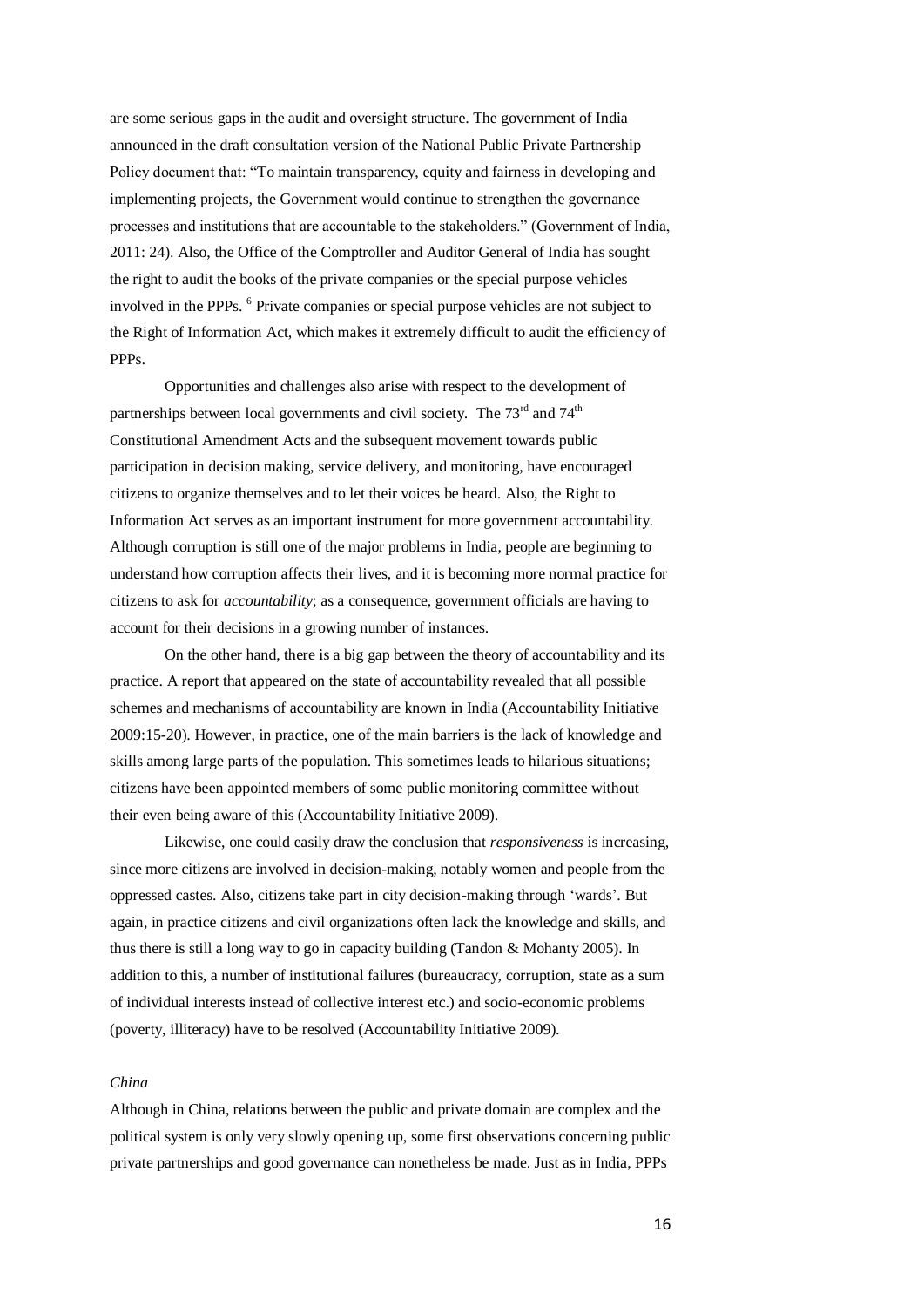might contribute to a more *effective* service provision, particularly in infrastructure. However, even more than in India, there is a serious lack of transparency and *accountability*. China has legislation controlling the process of public private partnerships, but local authorities know how to manipulate the process. The bidding process is often not transparent, and no effective way has yet been found to exclude unreliable contractors. Personal networks (*Guanxi)* are still important in policymaking in China. Also, local authorities lack the instruments and capacities to oversee public private projects (De Jong et al. 2010). More in general, numerous problems remain in applying the PPPs model in China with respect to the policy environment (investment and financing system), the legal environment, governmental credibility, role changing of the government, capability-building and the prevention of corruption (Liu and Yamamoto 2009). As a consequence, Mu et al (2011) even seem to notice in transport infrastructure and service a tendency of rolling back private participation due to various forms of opportunistic behavior on the part of some private players and malpractices among some governmental officials in their interaction with private players.

Problems also emerge with respect to the audit and oversight structure. Local and regional audit offices are not particularly interested and pay little attention to public private partnerships. In addition to this, the oversight of the National Audit Office of the People's Republic of China (CNAO) has so far remained limited to the building phase, and does not extend to the operational phase.

With respect to the development of forms of coproduction between government and citizens, China offers both opportunities and challenges. On the one hand, developments in partnerships between citizens and government may possibly lead to more *responsiveness* and more *accountability* of the political system. The Internet and the new social media create an unpredictable interaction between state and civil society in which civil society sometimes challenges the state. In other cases, the Internet and the new social media also lead to new forms of cooperation between state and civil society (e.g. in the case of corruption or abuse of power by government officials). Hence, Internet and micro blogs can function as instruments for a more effective countervailing power against government and thus to more accountability, but also as a catalyst for new forms of partnerships that increase transparency, accountability, and responsiveness. On the other hand, it is hard to tell if and in what direction the political situation in China will develop, and therefore also difficult to predict how developments towards good governance will develop in the near future. Until now, Chinese governments have developed a pragmatic attitude and react, rather than take a position and act accordingly.

## **Conclusion**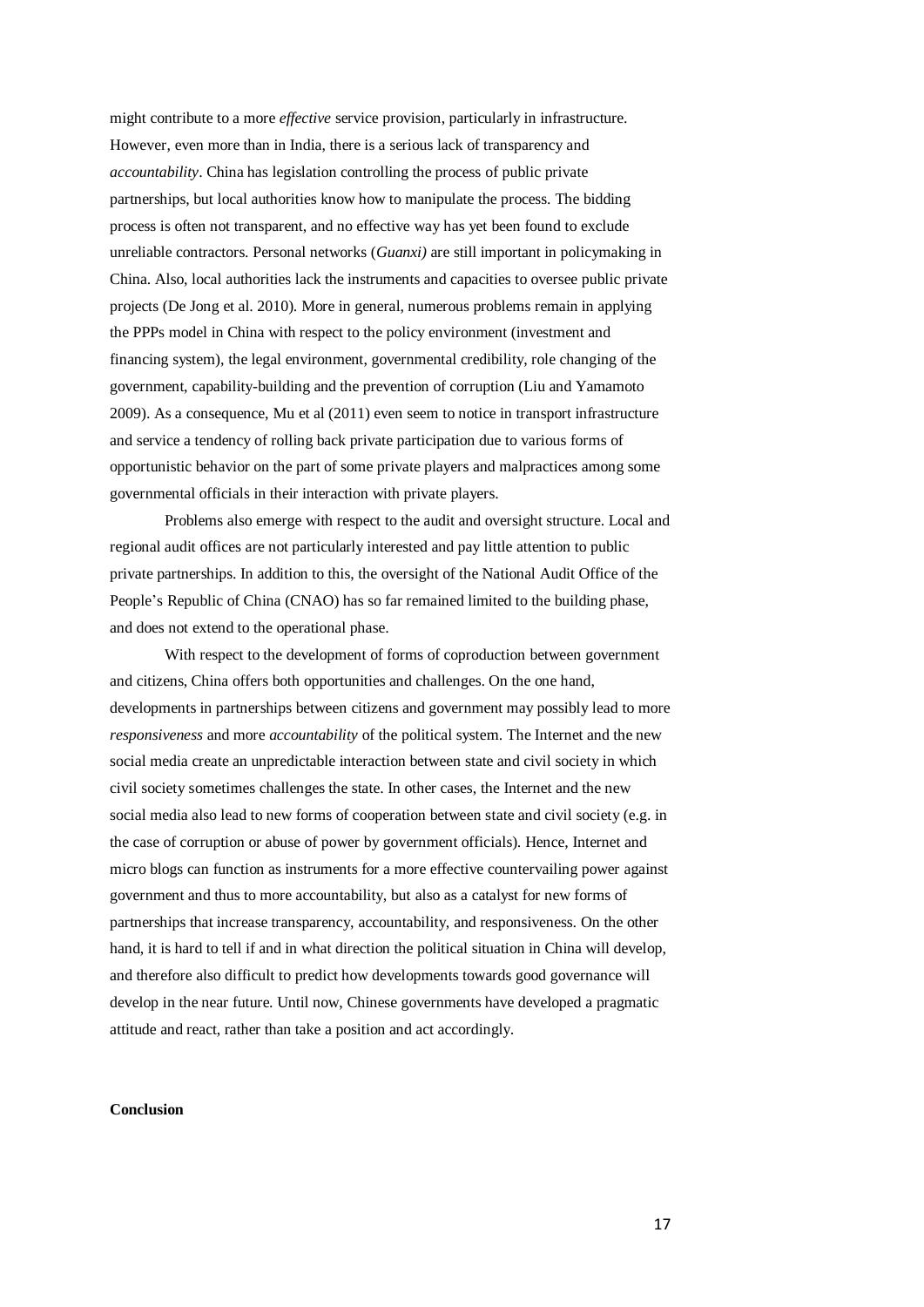As argued in the Introduction chapter of this book, urban governance is gaining importance because of the growing social and economic importance of cities all over the world (p. ?). This is particularly true in the Indian and Chinese context, where economic growth and a fast growing population in the cities is putting pressure on water and energy resources, public health, education and infrastructure. To meet the huge challenges caused by urbanization and fast economic growth, local governments, private companies and citizens and their organizations are condemned to each other. As a consequence, in both India and China, the relations between state, market and civil society are radically changing.

In urban areas public private partnerships are used for investments in infrastructure, as an instrument to create and further stimulate economic growth and as a means to solve the arising problems with infrastructure, waste, water, housing and so on. Furthermore, country specific factors play a role: in China, local governments are relatively autonomous, which forces them to seek their own financial resources; private capital is only one of possible resources. In India, the failure of public investment policy has created a new window of opportunity for public private partnerships. However, in order to sustain public private partnerships for the future, transparency, accountability and oversight on public private projects are issues of concern that need to be addressed in both countries. In addition to that, the conditions under which the PPP starts should be taken into account: what is the public price in the long term for the good deal in the short term. This complicates somewhat the answer on the question whether there is good governance or not: is good performance here and now in combination with high long term costs and high risk taking an example of good governance or not?

The development of forms of coproduction between government and civil society in policy in India must be understood against the background of further democratization. In China, the government is also permitting more citizen participation, although it emphasizes that this must be organized in an 'orderly' fashion. Moreover, another driving force in China is the development of the Internet and social media, which have become instruments for holding the government accountable, and regularly force the government to react. Yet the main challenges for the future development of partnerships between governments and citizens are first and foremost the fight against illiteracy, poverty and the lack of skills among a large part of the population in India, and, albeit to a somewhat lesser extent, in China. A second challenge is to overcome the problems of a state that is either too weak, or too strong.

More in general, increasing social and economical inequalities could be a destabilizing factor undermining a common idea of a collective interest in sustainable and productive partnerships between state, market and civil society. Also, both a weak and corrupt state and a strong state that does not accept the rule of law can undermine the future development of effective and legitimate partnerships and governance. Partnerships with the private sector and civil society can only sustain and contribute to sustainable and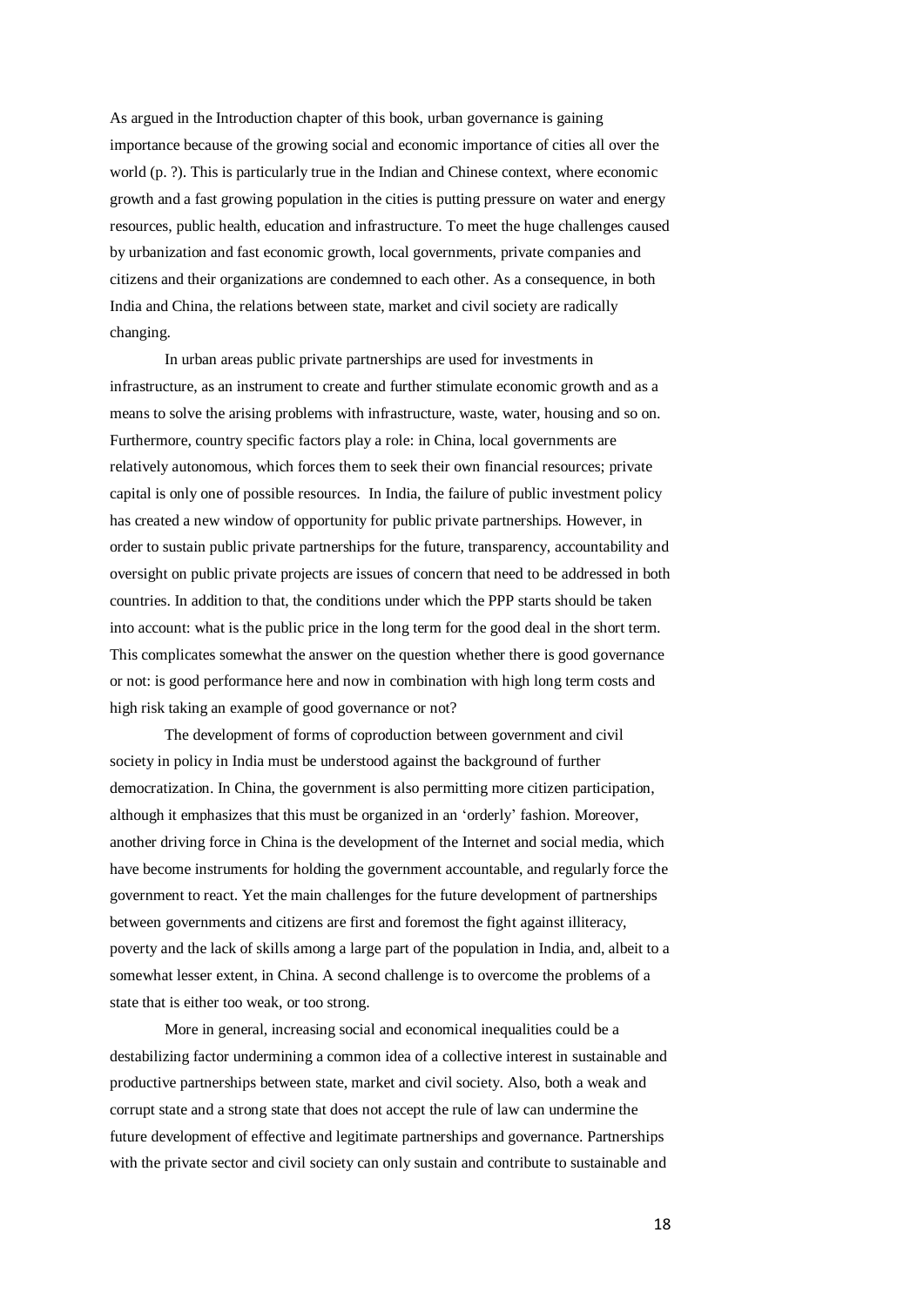stable development of urban areas if the requirements for good governance, including core values such as responsiveness, efficiency, effectiveness, and accountability, are better met and if they are supported by both a state that accepts the principles of the rule of law, as well as by economic development that also benefits the disadvantaged groups in society.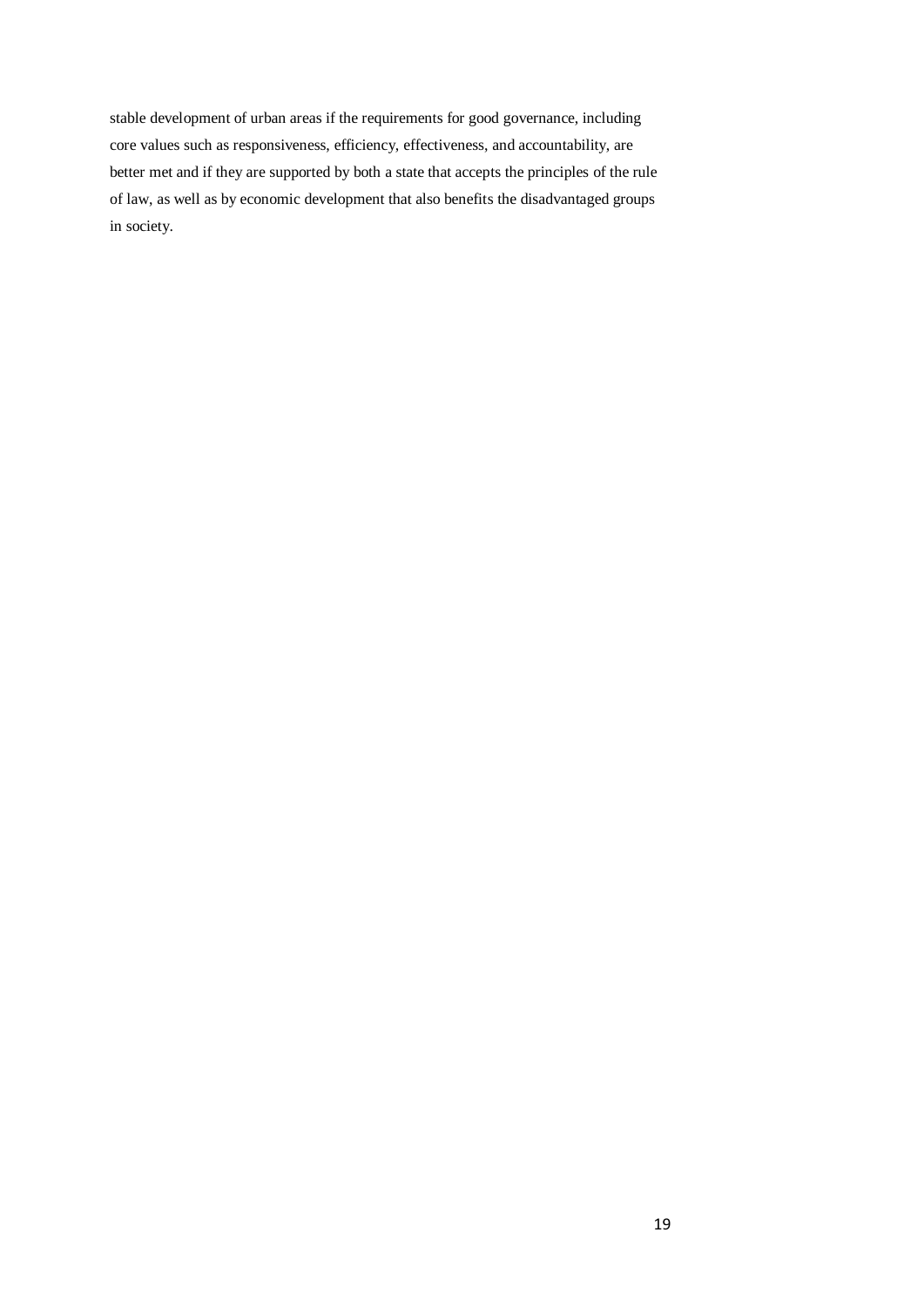## **Endnotes**

- (0) This chapter is a revised and updated version of Ank Michels and Cor van Montfort, Partnerships as a contribution to urban governance in India and China, in: Journal of US – China Public Administration, Vol. 10(1): 26-38.
- (1) Interviews were held in September and October 2011 with the following institutions: Indian Institute of Technology Madras (IITM Chennai), World Bank (New Delhi), Society for Participatory Research in Asia (PRIA New Delhi), Deloitte (New Delhi), Office of the Comptroller and Auditor General of India (CAG New Delhi), School of Public Policy and Management, Tsinghua University (Beijing), Stern Ingredients (Shanghai), School of International and Public Affairs, Jiao Tong University (Shanghai), Center for the Third Sector, Jiao Tong University (Shanghai), School of Government, Peking University (Beijing), National Audit Office of the P.R. China (CNAO Beijing), Central Compilation and Translation Bureau (CCTB Beijing), China International Economic Cooperation Society, Ministry of Commerce (Beijing). Interviews in November 2012 were held in Delhi with Veolia Water, The Energy and Resources
- Institute (TERI), Accountability Initiative, and the Comptroller and Auditor General of India. (2) Registration of NGOs takes place according to Chinese law. The regulation is not public, nor are
- reasons given for why the registration of a particular NGO may or may not be made. (3) There is a large amount of literature about this subject. See for example: He and Thøgersen 2010; Fishkin et al. 2010; Taylor at al. 2010; Leonard 2008; Leib and He 2006.
- (4) Concerning the openness of the system, it is important to notice that the differences within China are huge. Whereas in Central China government control is strict and aimed at securing social stability, in the South, and more particular, in the South East (Shanghai and Shenzhen), grassroots organizations and social movements are more active and citizens have more freedom to make their voice be heard.
- (5) The relation between government and citizens is a 'work in progress'. Since 2000 the Central Compilation and Translation Bureau (CCTB, an organ of the Communist Party and think-tank for government reform), has awarded prizes for the best innovations in governance. Each year, there are more than 1000 applicants. In the last years, prices were given for political reforms (township elections; party democracy), administrative reforms (government efficiency), and public service reforms (efficiency and quality). (IECLG 2011).
- (6) This request was rejected by the Plan Panel of the Indian Parliament (Business standard, 13 September 2011).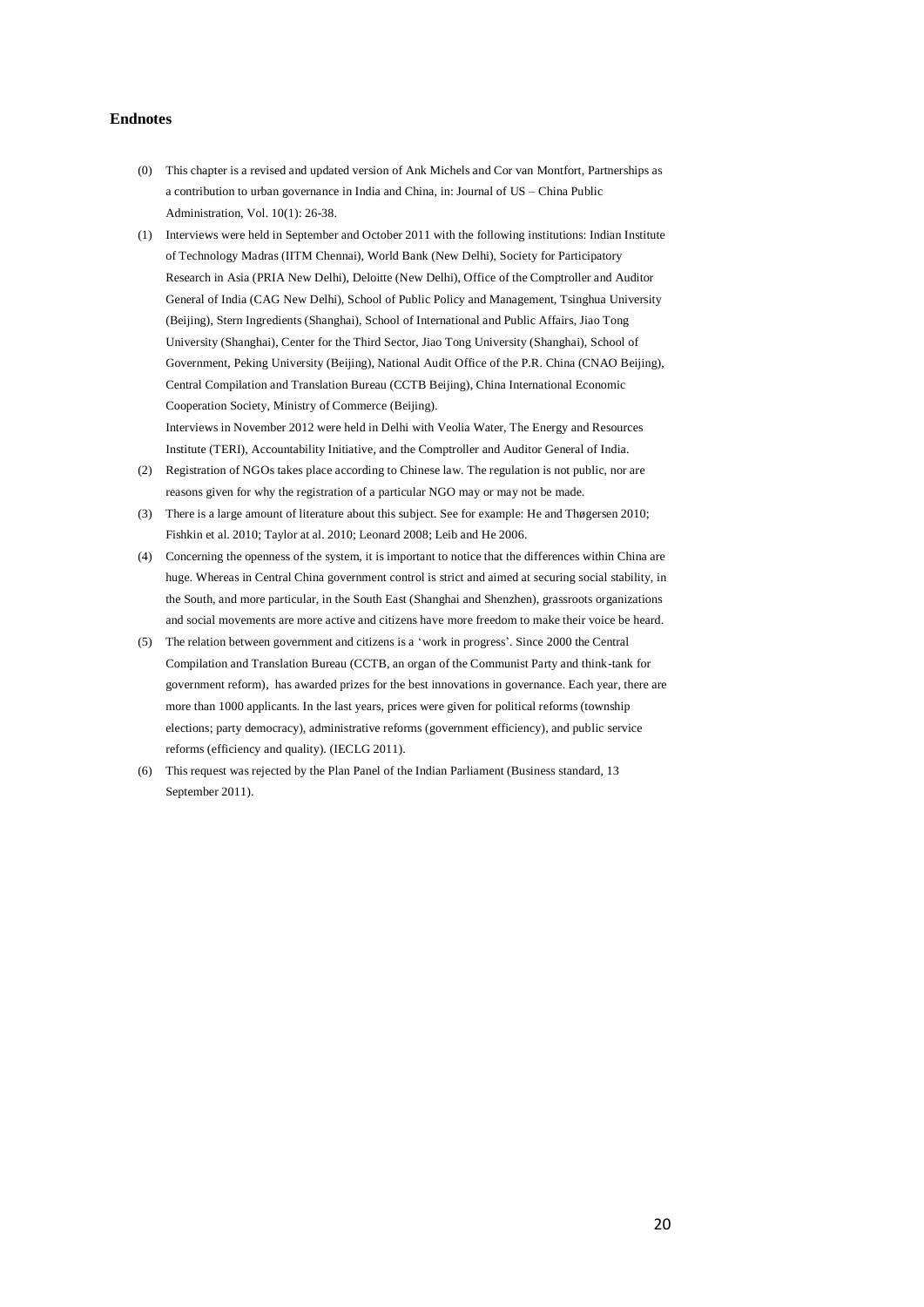# **References**

- Accountability Initiative (2009): The State of Accountability: Evolution, Practice and Emerging Questions in Public Accountability in India. working paper no. 2 by B. Posani and Y. Aiyar. New Delhi.
- Asian Development Bank (2010): Wastewater Treatment: Case Study of Public–Private Partnerships (PPPs) in Shanghai. Retrieved from: <http://www.adb.org/themes/urban-development/main>

Asian Development Bank (2010): Urban Public Transport—A Case Study of Public– Private Partnerships (PPPs) in Beijing. Retrieved from: <http://www.adb.org/themes/urban-development/main>

- Baud, Isa and R. Dhanalakshmi (2007): 'Governance in urban environmental management: Comparing accountability and performance in multi-stakeholder arrangements in South India'. *Cities*, 2(2): 133-147.
- Beh, Loo See (2010): 'Public-private partnerships in China: A responsive participation'. *Journal of US-China Administration*, 7(9): 30-35.

China Business Council for Sustainable development. Veolia Water in China.

Retrieved from: http://english.cbcsd.org.cn/cbcsd/members/5095.shtml.

- Comptroller and Auditor General of India (CAG) (2010): Manual, New Delhi.
- Comptroller and Auditor General of India (CAG) (2012): Report of the CAG on

implementation of public private partnership Indira Gandhi Airport. New Delhi.

- China Daily (2011): 'Make public hearings real'. July  $26<sup>th</sup>$ , 2011.
- Dasgupta, Sumona (2010): Citizen initiatives and democratic engagement. Experiences from India. New Delhi: Routledge.
- Derleth, James and Daniel R. Koldyk (2004): 'The Shequ Experiment: grassroots political reform in urban China'. *Journal of Contemporary China*, 13(41): 747-777.

Enserink, Bert and Joop Koppenjan (2007): 'Public participation in China: sustainable urbanization and governance'. *Management of Environmental Quality*, 18(4): 459-474.

Fishkin, James S., Baogang He, Robert C. Luskin, and Alice Siu (2010): 'Deliberative Democracy in an Unlikely Place: Deliberative Polling in China'. *British Journal of Political Science*, 40: 333-347.

German Industry and Commerce Greater China. presentation May 21th, 2010.

Ghose, Nilanian (2007): 'Municipal solid waste management through civic engagement', in: Tandon, Rajesh and Mohini Kak (eds.) Citizen participation and democratic governance in our hands. New Delhi: Concept Publishing Company.

Goldman Sachs (2007): Asia Economics analyst, Issue no. 07/13, july 6, 2007. Retrieved from[: http://www.goldmansachs.com/our-thinking/topics/brics/brics-reports-pdfs/india](http://www.goldmansachs.com/our-thinking/topics/brics/brics-reports-pdfs/india-%09urbanization.pdf)[urbanization.pdf](http://www.goldmansachs.com/our-thinking/topics/brics/brics-reports-pdfs/india-%09urbanization.pdf)

Government of India (2011): National Public Private Partnership Policy, Draft for consultation, September 2011.

He, Boagong and Stig Thøgersen (2010): 'Giving the People a Voice? Experiments with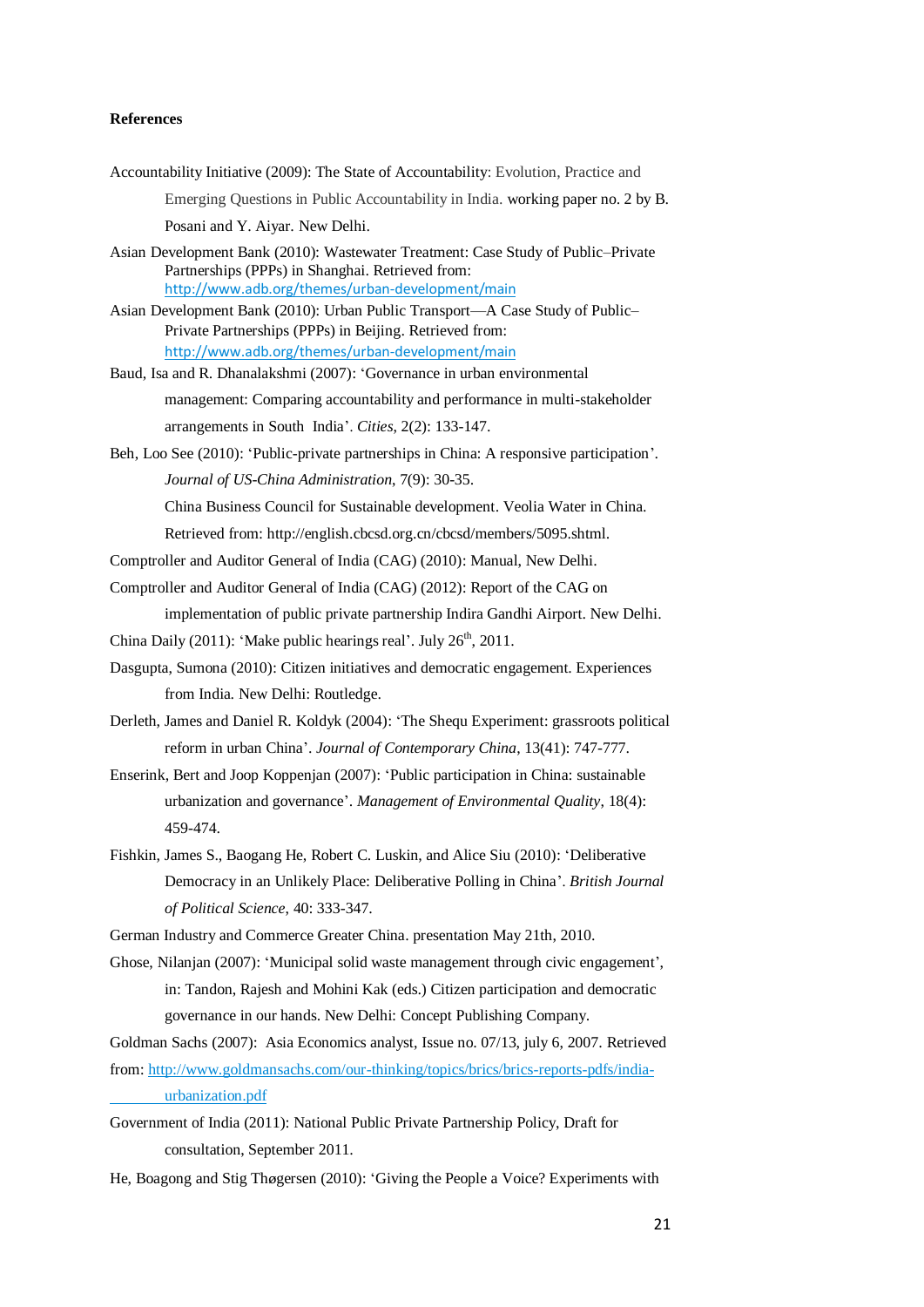consultative authoritarian institutions in China'*. Journal of Contemporary China*, 19(66): 675-692.

- Hess, Steve (2009): 'Deliberative institutions as mechanisms for managing social unrest. The case of the 2008 Chongqing taxi strike'.*China: An International Journal*, 7(2): 336-352.
- The High Powered Expert Committee (HPEC) for Estimating the Investment Requirements for Urban Infrastructure Services (2011): Report on Indian urban infrastructure and Services, march 2011.
- IECLG (2011): Innovations and Excellence in Chinese Local Governance 2009-2010. Beijing.
- Jong, Martin de, Mu Rui, Dominic Stead, Ma Yongchi and Xi Bao (2010): 'Introducing public-private partnerships for subways in China; What's the evidence?'. *Journal of Transport Geography* 18: 301-313.
- Kjaer, Anne Mette (2004): Governance. Cambridge: Polity Press.
- Kooiman, Jan (1993): Modern Governance. London: Sage.
- Leib, Ethan and Baogang He (2006): The search for deliberative democracy in China. New York: Palgrave Macmillan.
- Leonard, M. (2008): What does China think? London: Fourth Estate.
- Liu, Zhiyong and Hiraku Yamamoto (2009): 'Public-private partnerships (PPPs) in China: present conditions, trends, and future challenges'. *Interdisciplinary Information Sciences*, 15(2): 223–230.
- Mahalingam, Ashwin (2008): PPP experiences in Indian states: bottlenecks, enablers and key issues, retrieved from http://www.epossociety.org/LEAD2008/Ashwin.pdf.
- Mahalingam, Ashwin (2012): Collaborating to construct India. The role of public-private partnerships in infrastructure development, Q&A with Ashwin Mahalingam. The National Bureau of Asian Research for the Senate India Caucus, may 2012.
- Mathur, Navdeep, Chris Skelcher, and Mike Smith (2003): 'Towards a discursive evaluation of partnership governance.' Paper presented at the European Consortium for Political Research, Joint Sessions, March 2003, Edinburgh, Scotland.
- Michels, Ank and Cor van Montfort (2013): 'Partnerships as a contribution to urban governance in India and China'. *Journal of US – China Public Administration*, Vol 10(1): 26-38.
- Ministry of Finance, Government of India. PPP in India. Retrieved from: [http://164.100.52.24/index.php.](http://164.100.52.24/index.php)
- Mu, Rui, Martin de Jong and Joop Koppenjan (2011): 'The rise and fall of Public–Private Partnerships in China: a path-dependent approach'. *Journal of Transport Geography*, 19(4): 794-806.
- National Highways Authority for India. Retrieved from: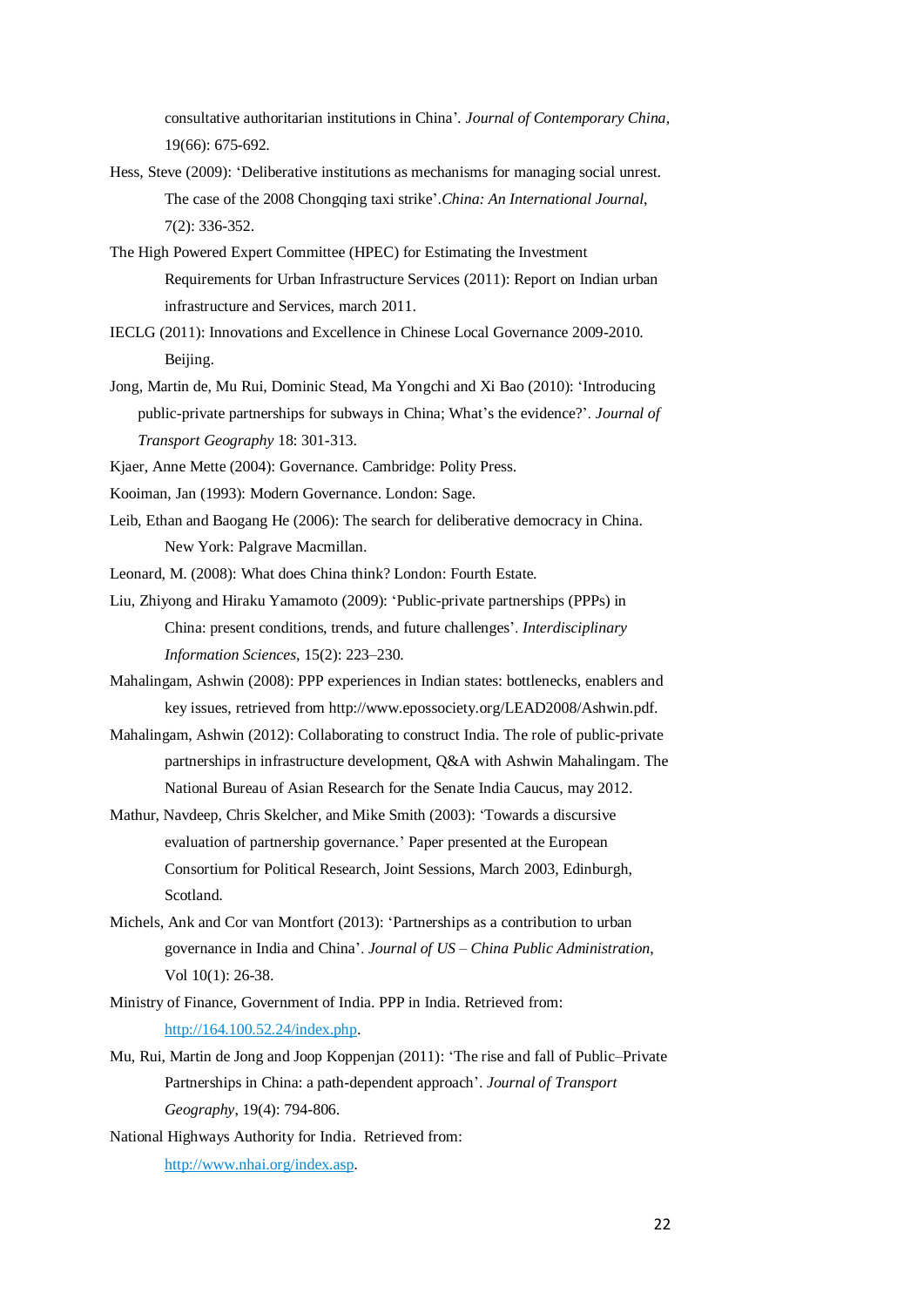- National Institute of Urban Affairs (2011), Urban initiatives in transport. Best practices in PPP, New Delhi.
- Office of the Comptroller and Auditor General of India (2010): Report of the Taskgroup on Social Audits, New Delhi.
- PRIA (Society for Participatory Research in Asia) (2008): Democratic Decentralization of Urban Governance. A Study of Four States in India. New Delhi: PRIA.
- PRIA (Society for Participatory Research in Asia) (2009): Citizen Engagement in Urban Governance. Lessons from Small and Medium Towns in India. New Delhi: PRIA.
- PRIA (Society for Participatory Research in Asia) (2010): Citiezens in action: Gaining Voice and Exacting Accountability for Better Services. Ward Watsan Watch (W3). New Delhi: PRIA.
- Pushkarna, Neha (2011), 'True lies of RTE: Schools of shame'. *The Times of India*, New Delhi, Monday, October 3, 2011.
- Saich, Tony and Xuedong Yang (2003): 'Innovation in China's local governance: 'Open recommendation and selection''. *Pacific Affairs* 76(2): 185-208.
- Sekher, Madhushree (2002): 'Tackling Society's "Detritus": Stakeholder partnerships and urban service delivery in India'. *Asian Journal of Political Science*, 9(2): 54-77.

Sen, Amartya (2011): 'Quality of life: India vs. China'. *Global* (July and August).

- Singh, Rithesh & Vinay Vutukuru (2009): Enhancing accountability in public service delivery through social audits. Accountability Initiative, New Delhi.
- Tandon, Rajesh and Ranjita Mohanty (2005): Civil society and governance. New Delhi: Samskriti.
- Taylor, Jon R. and Carolina E. Calvillo (2010): 'Crossing the River by Feeling the Stones: Grassroots Democracy with Chinese Characteristics'. *Journal of Chinese Political Science*, 15: 135-151.
- The Telegraph (2011): China's urban population exceeds rural for first time ever, Peter Simpson, january17. Retrieved from: [http://www.telegraph.co.uk/news/worldnews/asia/china/9020486/Chinas-urban-](http://www.telegraph.co.uk/news/worldnews/asia/china/9020486/Chinas-urban-population-exceeds-rural-for-first-time-ever.html)

[population-exceeds-rural-for-first-time-ever.html](http://www.telegraph.co.uk/news/worldnews/asia/china/9020486/Chinas-urban-population-exceeds-rural-for-first-time-ever.html)

- Xue, Lan and Kaibin Zhong (2012): 'Domestic reform and global integration: public administration reform in China over the last 30 years'. *International Review of Administrative Sciences* 78 (2): 284-304.
- Yang, Daniel You-Ren and Chih-hui Chang (2007): 'An Urban Regeneration Regime in China: A Case Study of Urban Redevelopment in Shanghai's Taipingqiao Area'. *Urban Studies,* 44(9): 1809-1826.

World Bank (2006): India. Building capacities for public-private partnerships. New Delhi World Bank (2011): PPP in Secondary School Education in India. New Delhi.

Zhong, Li-Jin and Arthur P.J. Mol (2008): 'Participatory environmental governance in China: Public hearings on urban water tariff setting'*. Journal of Environmental*